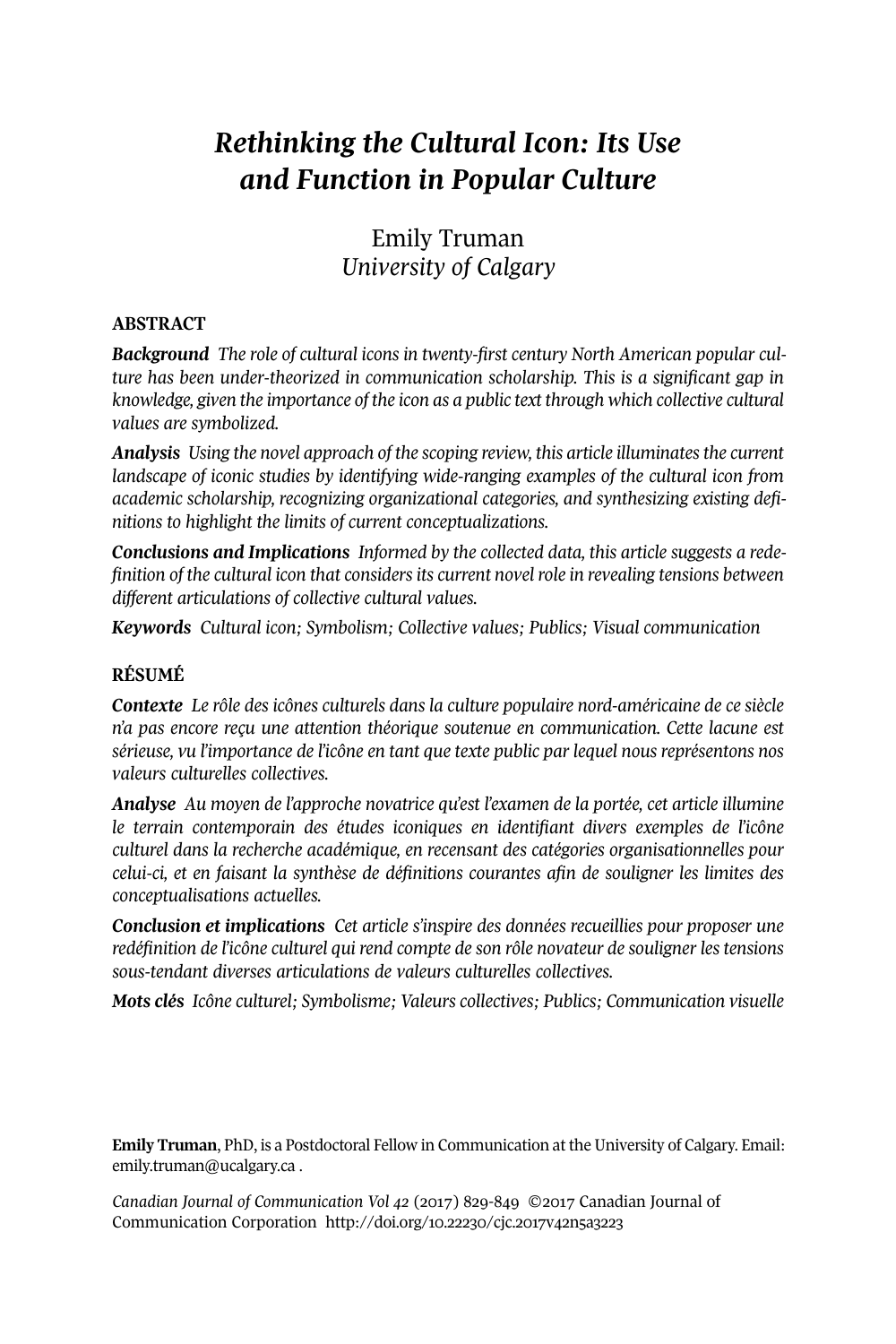## **Introduction**

What constitutes a "cultural icon" in twenty-first century North American popular culture? All of the following have been attributed this status in academic literature: Shakespeare, Oprah, Batman, Anne of Green Gables, the Cowboy, the 1960s female pop singer, the horse, Las Vegas, the library, the Barbie doll, DNA, and the New York Yankees. These popular cultural icons share characteristics in common with all icons: the ability to function as repositories of collective cultural values, a ubiquitous presence in popular culture, and roots in specific socio-historical contexts that contribute to their iconicity. They are subject to high levels of public scrutiny through elevated circulation in North American popular culture: appearing authoritative and controversial in different historical moments and in varied contexts. However, they are also a category of unique iconic communicative entities that exist in and through mass culture, mass media, broadcasting, popular audiences, and the digital networked culture of the internet. They belong to the cultural history of the late-twentieth and twenty-first centuries. Cultural icons in twenty-first century North American popular culture have a heightened malleability, or adaptability, in part due to digital editing and distribution technologies, evoking [th](#page-14-0)e idea of contemporary cultural icons as biological entities that are alive and changing.<sup>1</sup> And yet, despite the wide use of the term "cultural icon" in popular discourse and academic literature, the concept is not treated as a unique version of iconic signification but more often as a subset of the icon, resulting in its poor definition and under-theorization, especially in the context of networked digital culture.

This study aims to establish a formalized and concrete way of conceptualizing the role of the cultural icon in twenty-first century North American popular culture. It does this by engaging in a novel approach to surveying current literature on the cultural icon: the method of the scoping review—a popular approach in social and health science research used to assess the breadth of existing research on a given topic. By systematically collecting information about cultural icons from comprehensive academic databases (including Communication & Mass Media Complete, JSTOR, Academic Search Complete, the Web of Science, and Google Scholar), this study produces an inventory of iconic examples illuminating the existing landscape of study, including organizational categories and concept definitions. Further, by synthesizing the data, including how cultural icons are labelled and defined, the study isolates the existing language used to describe their function(s) highlighting the limits of current conceptualizations. Based on this data, a new definition of the cultural icon as it functions within current networked digital culture is suggested, addressing a theoretical gap in cultural theory with reference to the study of iconic symbolism in twenty-first century NorthAmerican popular culture. Cultural icons are the product of specific historical contexts, thus they are able to point to the significance of the particular social, cultural, and political moments and modes in which they are embedded. This enables them to illuminate cultural [an](#page-14-0)xieties, and highlight the tensions between different versions of collective meaning. 2

## **The language of the icon: Describing iconic function**

Given the status of icons as visual shortcuts for complex ideas, their meanings tend to be assumed, rather than defined, by those who use them (Fishwick & Browne, 1970).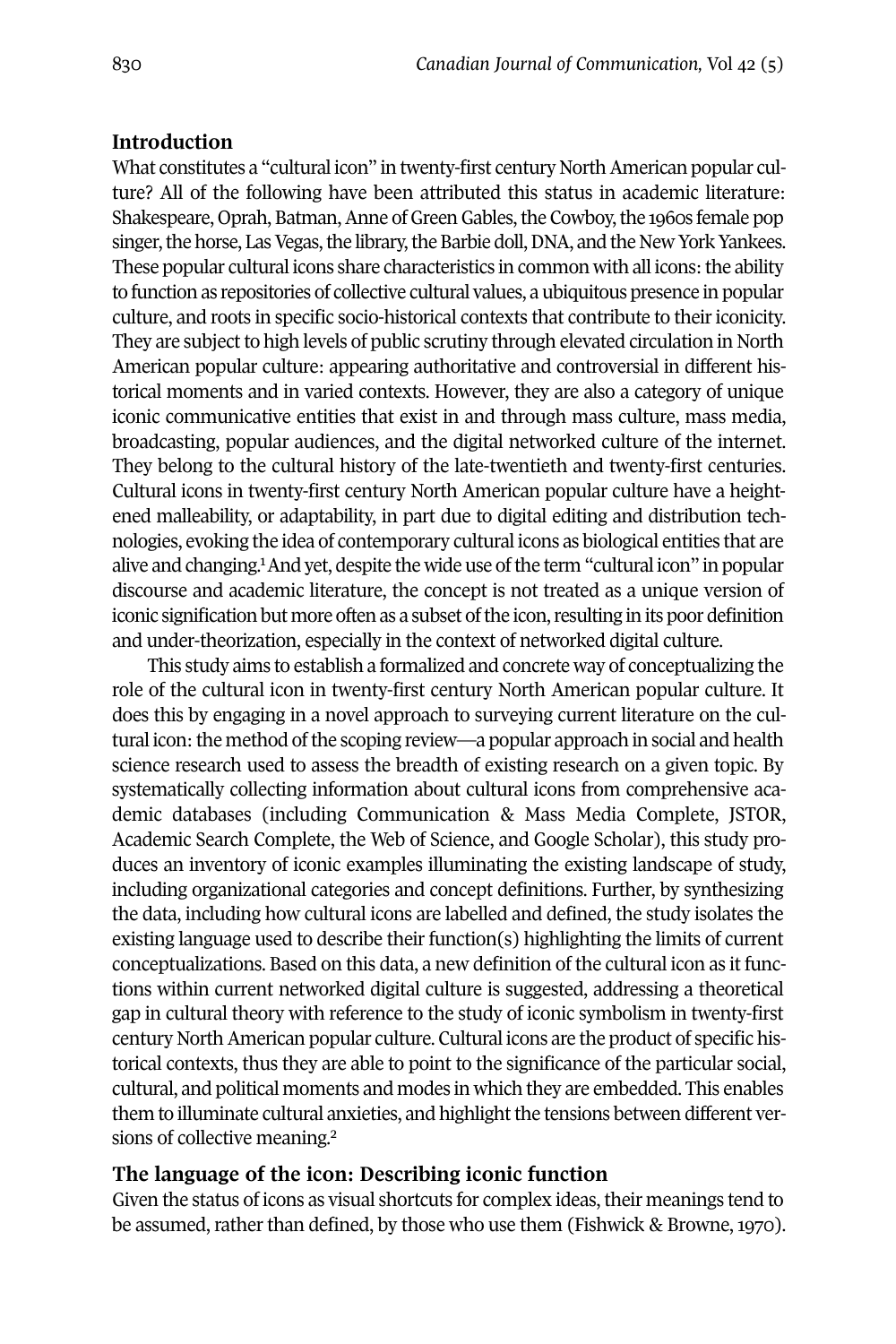This is problematic because understanding the meaning of an icon (*what* it communicates or expresses) is directly connected to the ability to isolate and explain its function (*how* it communicates specific cultural values) and to explore its purpose (*why* it is chosen as a representative symbol of those values). These interrelated elements form a language of iconic signification that is used to explore its importance.

In popular discourse, iconic language tends to be simplified, often applied as a descriptor (something is "iconic") or in declarative statements (something/someone is "an icon"). A common example of this is its use as an adjective to label a famous figure, such as a celebrity idol or venerated historical person. However, the term is also frequently applied as a noun to describe objects associated with everyday practices in networked digital culture, as in the example of the computer desktop icon, which functions as a screen image linking to programs or files. Whether adjective or noun, "icons" and "iconic" are popular labels in journalistic writing as evidenced by the number of such references in Canadian news sources. Between 2011 and 2016 alone, 78,879 mentions of the term "icon" or "iconic" appear in Canadian news sources. [3](#page-14-1) That is the equivalent of 36 uses of the term per day.

The etymology of the term "icon" reveals a long history of shifting conceptions that include the icon as sign, the icon as sacred religious image/object, and the icon as representative cultural symbol. Annotations in the Oxford English Dictionary on the term "icon" place the emergence of these interrelated definitions in the sixteenth, nineteenth, and mid-twentieth centuries respectively (OED Online, 2016). These approaches are represented in academic literature, especially in the areas of semiotics, art history, and visual culture, in which the icon has been a key subject of study. Charles Sanders Peirce developed a foundational semiotic model of signs and their functions, arguing that an icon is a simple sign, "which stands for its object … Most icons, if not all, are *likenesses* of their objects" (Houser & Kloesel, 1992, p. 13, emphasis in original). As examples, Peirce offered the object of the photograph, the diagram, and geometric figures. This approach offers a language of the icon as "sign" representing a given object.

The second approach describes the function of the icon as religious symbol, introducing the language of the sacred. As Martin Kemp (2012) notes, the term "icon" has been "associated specifically with the hieratic and largely invariant paintings produced over the centuries in Eastern Churches and favoured by Orthodox Christianity to this day" (p. 17). Here, the core function of the icon is to represent a sacred symbol and present it for worship. This description of the icon as sacred religious object is directly connected to the centrality of the Christian Church in medieval European life (Alexander, Bartmanski, & Giesen, 2012; Nachbar & Lause, 1992).

And finally, the third approach describes the function of the icon as representative of a cultural symbol. Differentiating the contemporary context from the "traditional" view ofthe icon as sacred object above, visual culture scholars Marita Sturken and Lisa Cartwright (2009) argue that icons are images or people that symbolize broader notions, including "universal concepts, emotions, and meanings" (p. 445). Emphasis here is placed on the ways in which icons function as signs that "refer to something beyond its individual components" (Sturken & Cartwright, 2009, p. 444), situating their study within the broader context of popular, mass mediated culture.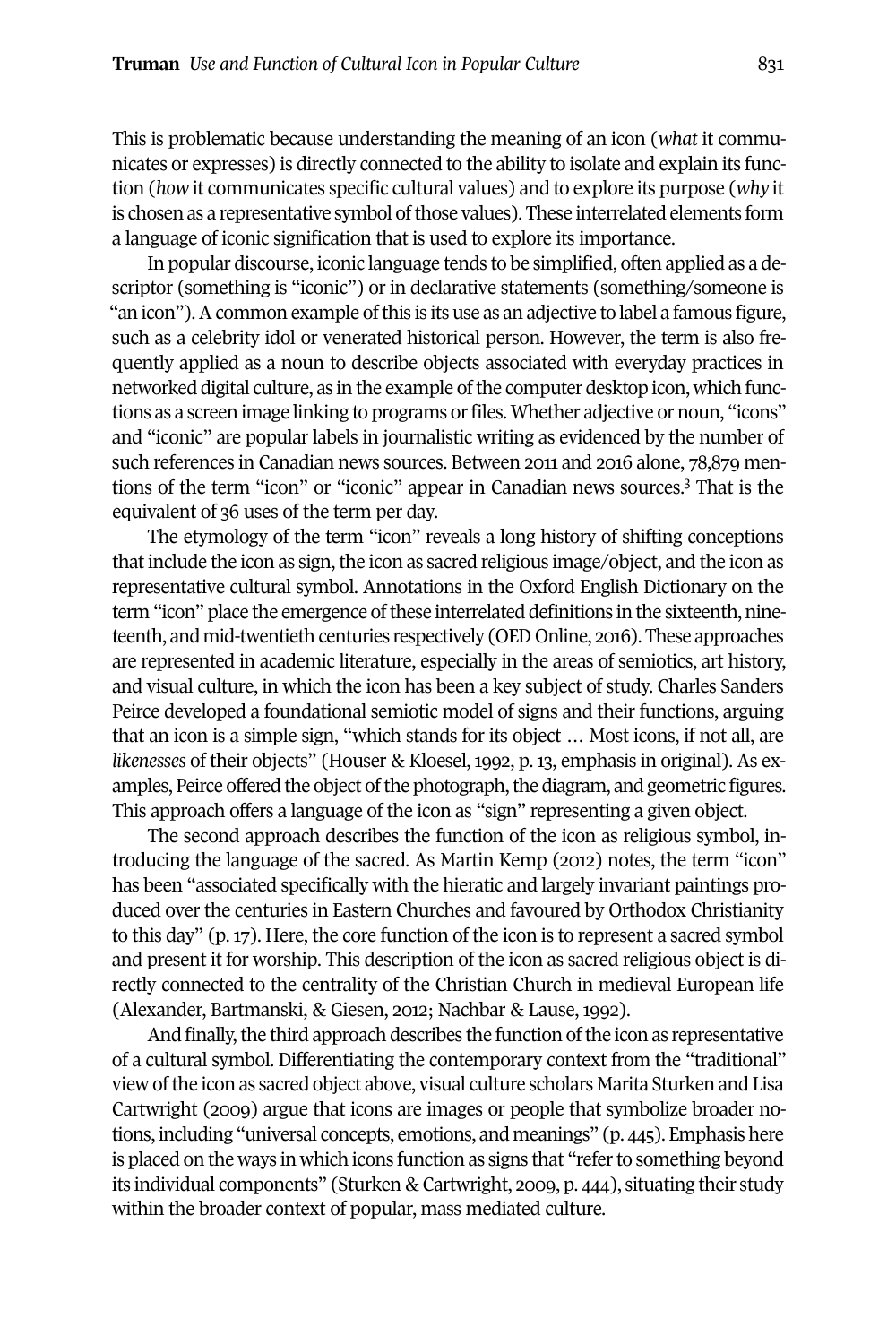As the above approaches illustrate, different conceptions of iconic function invite the use of different terminology: the icon as sign, as sacred object, and as universal symbol. Additionally, there are also a number of thematic variations of the cultural icon that have been developed in academic scholarship to explain their significance in very specific cultural, social, and historical contexts. Examples of these include: the "popular icon" (Fishwick & Brown, 1970, p. 3; Geist & Nachbar, 1983, p. 97; Nachbar & Lause,1992, p.171); "imagetext" (Mitchell,1998, p. 52); "icon of outrage" (Perlmutter, 1998, p. 11); "popular iconic metaphor" (Columbus & Boerger, 2002, p. 579); "iconic brand" (Holt, 2004, p. 4); "American Icon" (Hall & Hall, 2006, p. xvii); "photojournalistic icon" (Hariman & Lucaites, 2007, p. 27); "fantastic icon" (Rodgers, 2009, p. 3); and "Western [capitalist] icon" (Fridell & Konings, 2013, p. 4). These subsets of the cultural icon are novel articulations of its range of uses in interpreting collective cultural values. However, these conceptions do not account for differences between the cultural work performed by icons, nor, necessarily, the networked digital culture in which versions of iconic images circulate.

Despite the ubiquity of cultural icons in twenty-first century North American popular culture, as repositories of collective cultural values they function in different ways: there are variations in popularity, potency,familiarity, circulation, and use.Kemp (2012) purposes two main categories of iconic signification outlining key differences in the way they function as representations: general icons are highly recognizable non-specific entities (such as a heart shape or an apple), while a specific icon has a definitive form or text (such as a specific person, image, or text). Specific icons, especially those in the form of a single original image (e.g., the Obama HOPE poster) that is easily digitized and shared, raise anew core questions of function related to the icon: how does the image circulate and make meaning? What are the effects of the intensification of use on iconic images that have been amplified by digital editing and the sharing practices and technologies of digital culture? As case study, the example of the "Keep Calm and Carry On" poster offers some potential answers.

## **The cultural work of the icon: The case of the "Keep Calm and Carry On" poster**

The popular motivational slogan "Keep Calm and Carry On" has become the subject of countless cultural texts, from globally available commercial products to internet memes (Hatherley, 2016; Mastony, 2009; Slack 2012; Thorpe, 2016). The phrase originated from a poster created by the British Ministry of Information in 1939 that was rediscovered in a British used bookstore in 2000, commercially mass produced for global audiences beginning in 2008, and registered as a trademark in Europe and the United States by a British company in 2011 (Hatherley, 2016, 2017; Lewis, 2004, 2012; Thorpe, 2016).

Now a recognized as a "global design icon" (Hatherley, 2006, para. 4) this popular poster image with bright red background, and simple white lettering topped with the symbol of a crown, which came to prominence in the midst of the 2008–2009 global economic crisis, is most commonly interpreted as a symbol of fortitude and endurance that is intended to inspire and motivate with its "gentle, yet stern, directive" (Wilson, 2009, para. 1). This reading of its meaning has been expressed in a range of ways, including interpretations of the poster as a symbol of World War II nostalgia in Britain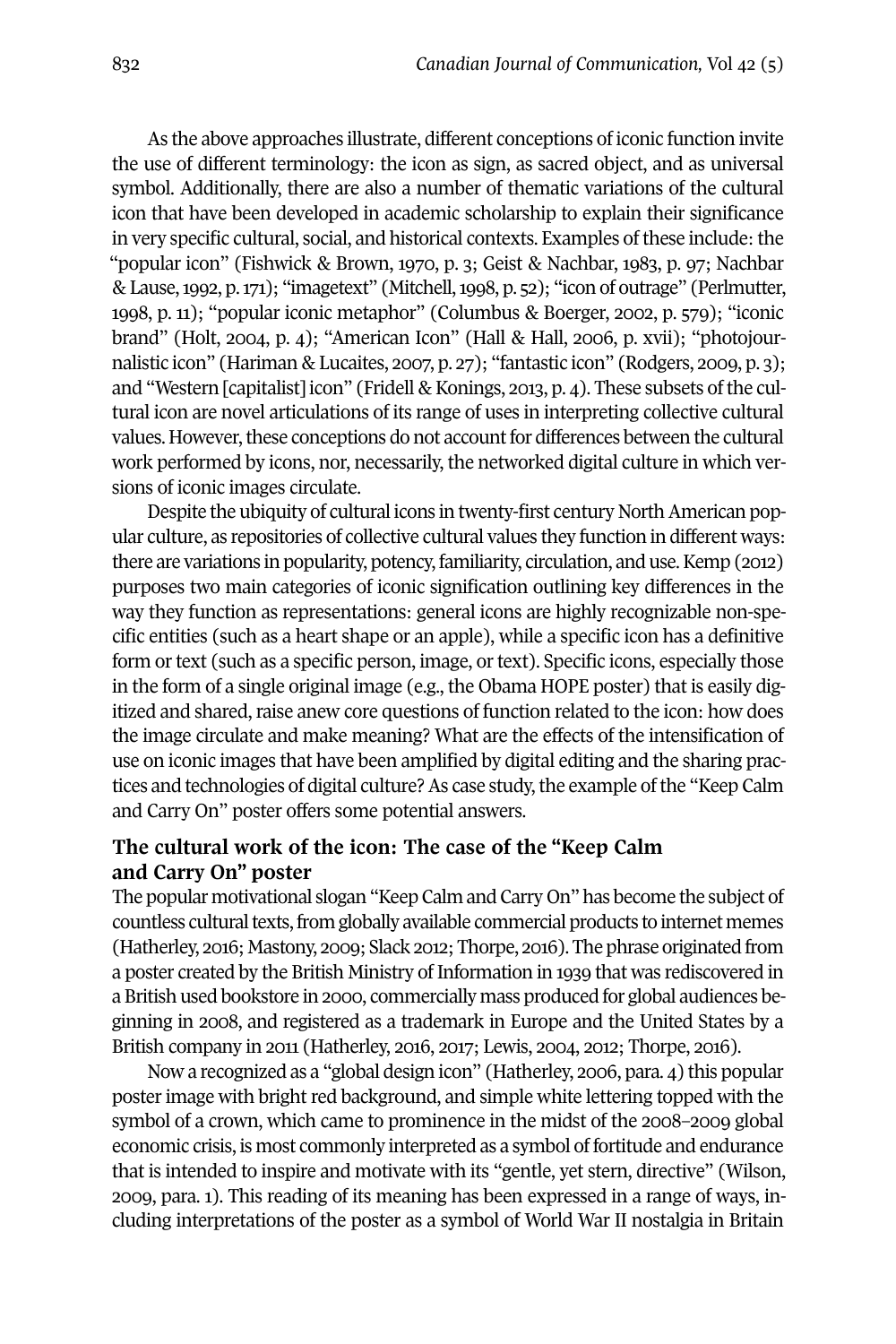(Lewis, 2012); as representative of the "pithy sentiment of resilience" (Lewis, 2017, back cover); and as symbolizing "British stoicism and the 'stiff upper lip'" (Thorpe, 2016, para. 4). The resonance of the poster's message for current audiences is both internal and external: the central motivational message appears positive and progressive, challenging the negative socio-historical context of economic (and other) uncertainty against which it is framed. This is not a simplistic reading of the meaning of this cultural icon, and yet, to end its analysis here ignores a competing narrative that contributes to its significance: that the "progressive" slogan can be read as promoting the status quo of the present and/or a past state. Acknowledging the original historical context of the poster as a propaganda message of the British Ministry of Information during World War II, Owen Hatherley (2009, 2016, 2017) argues, that the poster is a form of "austerity nostalgia," embodying a very particular ideological viewpoint: "a yearning for the kind of public modernism that … characterised the period from the 1930s to the early 1970s" (Hatherley, 2016, para. 6, 10). For Hatherley (2009), the prominent meaning of the icon as a symbol of resilience is problematic because it masks the competing meaning of the poster as a representation of repression through "ironic aesthetic authoritarianism" (p. 2).

The question of the definitive meaning of this iconic text is wrapped up in its status as a "specific icon" that originated in a definitive visual form (i.e., the object of the poster). Writing about this icon (Hatherley, 2016, 2017; Lewis, 2017) includes narrative attempts to pinpoint the historical moment and context in which the image gained fame. The objective of authentication (tracing out the origin story of an icon) is to solidify its meaning and, in relation to the multiplicity of iconic images in current mediated culture, to assert its significance. Origin stories are offered as proof of the icon's public importance, although the purpose of establishing such a narrative can produce contradictions in the meaning of the icon for the reader, as Charlotte Riley points out in her review of Hatherley's (2017) book *The Ministry of Nostalgia*:

[Hatherley] points out that this poster was never mass produced until 2008; it was designed by the Ministry of Information in 1939, along with two other posters ('Your Courage, Your Cheerfulness, Your Resolution Will Bring Us Victory' and 'Freedom is in Peril, Defend it with All Your Might') but was never used, and most of the stocks of the poster were pulped. Hatherley argues that is therefore 'a historical object of a very peculiar sort', although it is unclear why he feels that the fact that the poster was not displayed in the past makes it any less valid as a historic artefact today: is popular exposure or reception so critical in making a piece of material culture 'real'? If the poster had been displayed by a British population that is mostly now dead, would contemporary engagement with its imagery by people who could not remember its original purpose be any more meaningful? (Riley, 2016, para. 5)

The preoccupation with tracing a specific iconic image to its emergent point in popular culture is not specific to the "Keep Calm and Carry On" poster, but it is emblematic of changing notions of the icon's function in twenty-first century North American popular culture. Other examples include the legal dispute over the source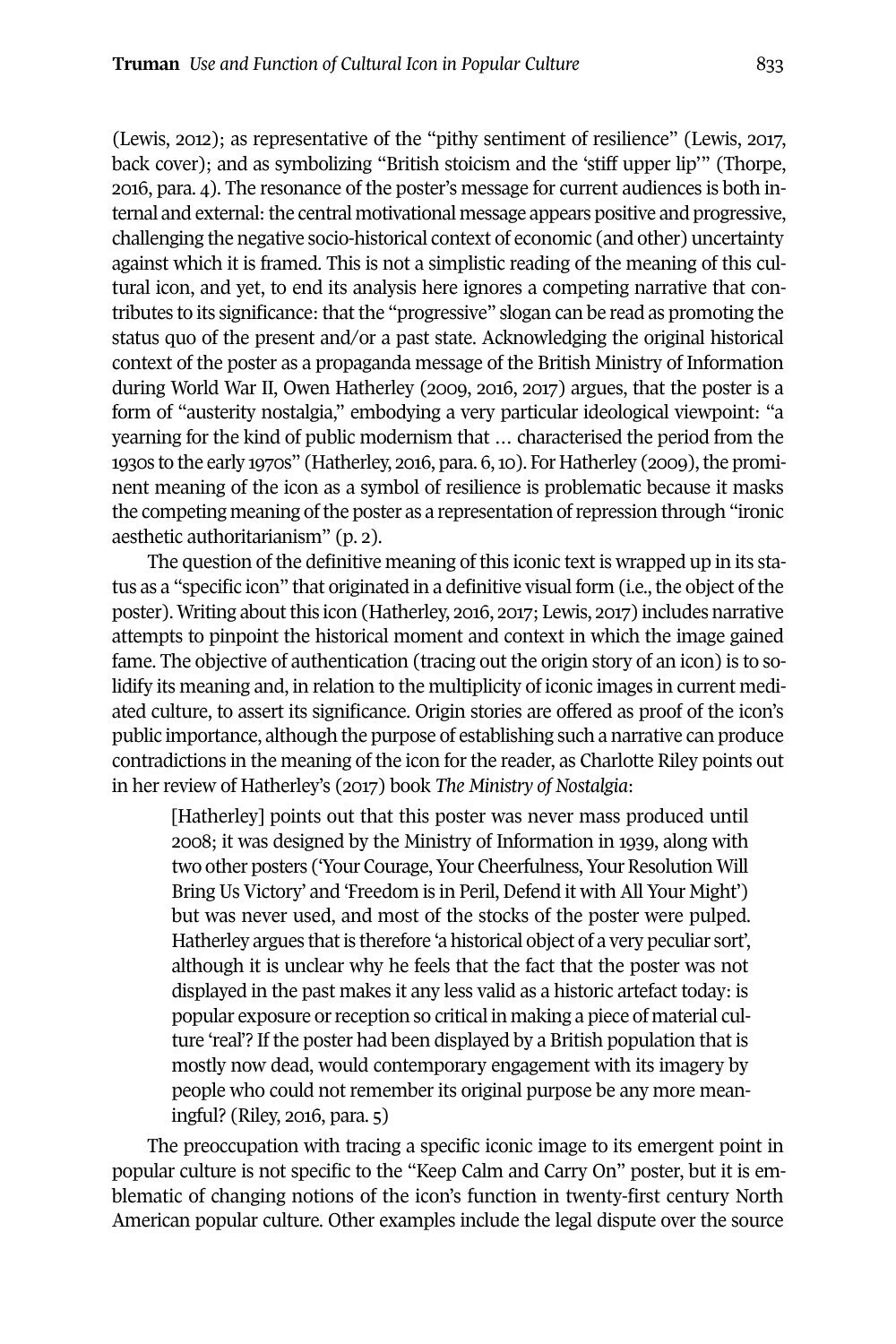image of artist Shepard Fairy's HOPE artwork (Banet-Weiser & Sturken, 2010) and the search for the human subject featured in J. Howard Miller's "We Can Do It!" image (Kimble, 2016). In these cases, the icon's "authenticity" (i.e., its original source/context) is being called into question by the networked digital environment in which it currently circulates. The intensification of use is contributing to a perceived crisis in credibility that is being negotiated, paradoxically, through the affirmation of its origins in a single source, rather than through the collective impact of a body of images that produce its recognizability. Promoting the icon as the product of a single pathway ignores the importance of circulation in the meaning-making process of iconic signification, which impacts how the purpose of an icon is read: as having a definitive source of meaning rather than a messy and entangled cultural narrative. This highlights the need to re-affirm circulation as a core aspect of how the cultural icon achieves iconicity in popular culture.

The example of the "Keep Calm and Carry On" poster as cultural icon, with its multiple narratives and origin stories, underlines the importance of considering an icon's function more closely in order to better analyze its meaning and significance. What follows is a systematic analysis of the existing language of icons in academic literature in order to isolate how an icon's function is described in its conceptualization.

## **Methodology: Scoping review of existing literature**

This study presents data from a scoping review of academic literature on the "cultural icon" and "popularicon" in orderto highlight patterns in use. The purpose of a scoping review is to survey existing literature on a topic in order to identify gaps in knowledge and suggest questions to guide future research. The data illustrates that cultural icons are an increasingly popular topic of study despite the limited theorization about their functioning and broader significance to the contemporary cultural landscape.

As a social research methodology, the purpose of a scoping review is to "map *rapidly* the key concepts underpinning a research area and the main sources and types of evidence available" (Mays, Roberts, & Popay, 2001, emphasis in original). Hilary Arksey and Lisa O'Malley (2005) identify four reasons to undertake this kind of literature review: to assess the range of material available [on](#page-14-2) a particular topic; to determine whether a full systematic review should be done; <sup>4</sup> to compile, condense, and disseminate research findings; and finally, to highlight significant gaps in research. While the scoping review is not designed to assess the quality of literature identified, it is a methodological framework that excels at highlighting gaps caused by lack ofresearch activity (Arksey & O'Malley, 2005). This study was undertaken to highlight gaps in research on the topic of the "cultural icon," and in doing so also identifies the current range ofresearch on the topic by collecting, condensing, and synthesizing the findings.

This scoping review of the "cultural icon" follows the five stages suggested by Arksey and O'Malley (2005) to conduct effective studies, it:1) identifies research topic using wide parameters; 2) locates literature using electronic databases, reference lists, and hand searches; 3) selects relevant studies using defined inclusion/exclusion criteria; 4) extracts and charts qualitative data according to issues/themes of study; and 5) condenses and summarizes the data. The overall goal here is to illuminate existing areas of research and to highlight the themes present in that research in order to pro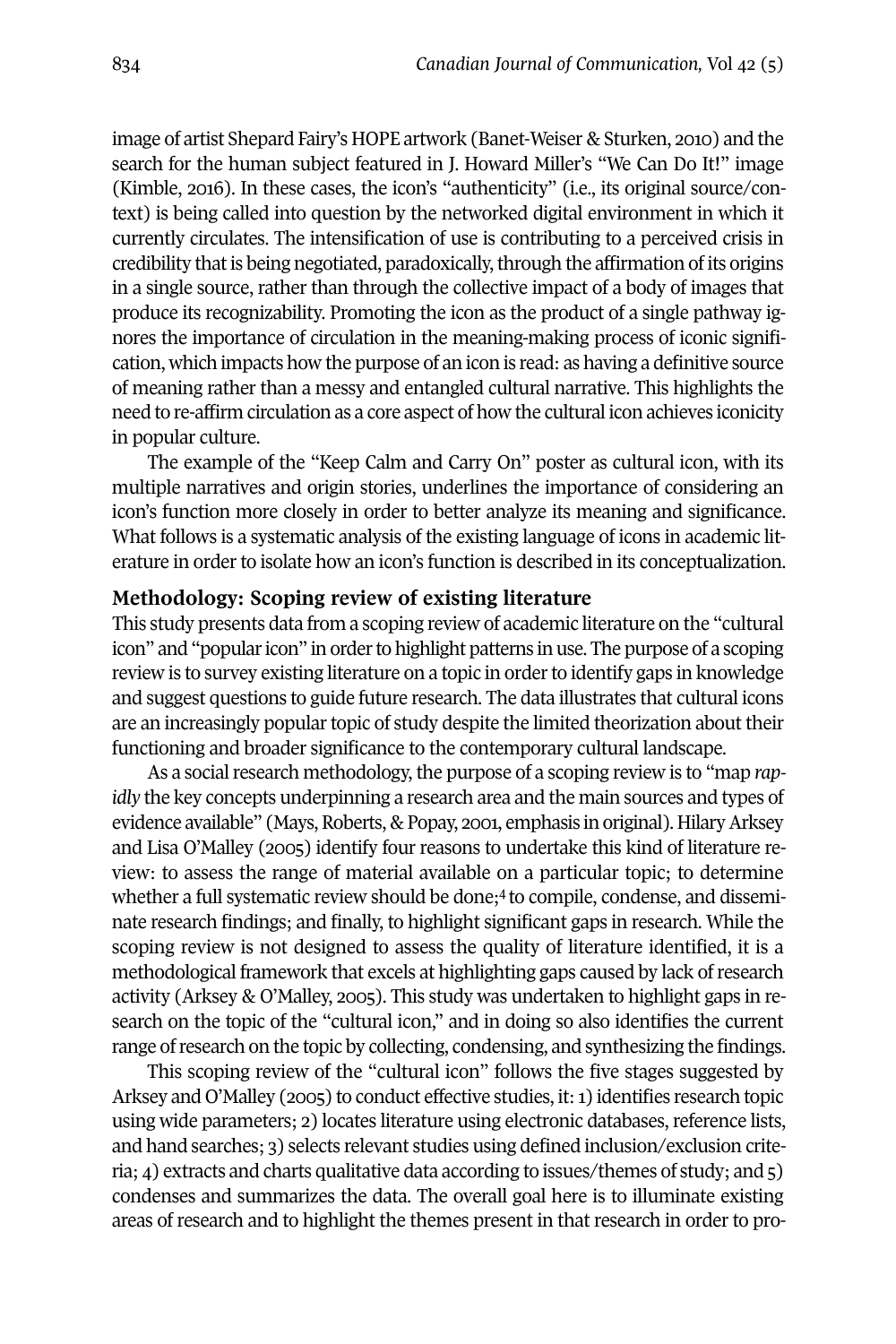vide an accurate report on the state of literature (Arksey & O'Malley, 2005). It is important as well to note the limitations of this scoping review: a single reviewer screened the abstracts and the quality of the studies identified was not assessed.

## **Findings: The cultural icon in academic scholarship**

This scoping review undertook a search of the terms "cultural icon" and "popular icon," including examples, and sought to identify original definitions of either term. The search involved a comprehensive set of databases, including Communication & Mass Media Complete, JSTOR, Academic Search Complete, the Web of Science, and Google Scholar. It also included a hand search of directly relevant sources, including the *Journal ofVisual Culture*,*Journal of Popular Culture*, and relevant books (as identified in the book reviews in the database search, and located via general library search of the topic) that were not captured in the original search. In total, 508 items were identified in academic and grey literature (unpublished or non-commercially published, e.g., theses and dissertations), and 255 abstracts were marked for inclusion in the scoping review. Publishing dates range from 1970 to 2016, with yearly totals measuring no more than 11 manuscripts before the year 2002, and up to 19 manuscripts per year between 2003 and 2016, peaking between 2006 and 2011. The publication type breakdown is the following: 187 journal articles, 51 books/book chapters, 13 dissertations/theses, and 4 conference papers. The diversity of these sources captures not only published materials on the topic but also emerging research contributing to discussions on iconicity and icon theory. The fields of study captured in this review are wide-ranging, stemming from the humanities, social sciences, and natural sciences. The findings demonstrate that treatments of iconic meaning are being undertaken using a range of theories, methods, and practices, including those from: literary studies, critical cultural studies, communication studies, religious studies, media studies, film studies, heritage studies, gender studies, Canadian studies, popular culture, sports studies, visual culture,theatre and performance studies, modern languages, sociology, social psychology, cultural anthropology, historical geography, and the history/social studies of science.

The initial search sought manuscripts that used the term "cultural icon" or "popular icon," and then the following inclusion criteria was applied: is the term "cultural icon" or "popular icon" being used to describe and/or analyze an example that is the primary focus of the study, or one related to the primary focus (a secondary example mentioned more than once in the manuscript)? If yes, the entry was marked forinclusion and the example was recorded and coded under one of three descriptive categories: person, place, orthing. Definitions of the terms were recorded as well, where available, although this was not criteria forinclusion/exclusion as so few analyses of iconic signification actually included a theoretical explorations of the term: of the 255 included manuscripts, only 31 offered definitions of the term, some of which were cited from previous works. These results and their significance will be explored in more detail below.

It is worth considering the use of the individual search terms "cultural" and "popular" icon because in practice, the terms are used interchangeably and defined in very similar ways in the included literature. The 255 manuscripts marked for inclusion in this study were coded as treatments of either "cultural" or "popular" icons depending on which term was used as a descriptor in the analysis: 193 used the term "cultural"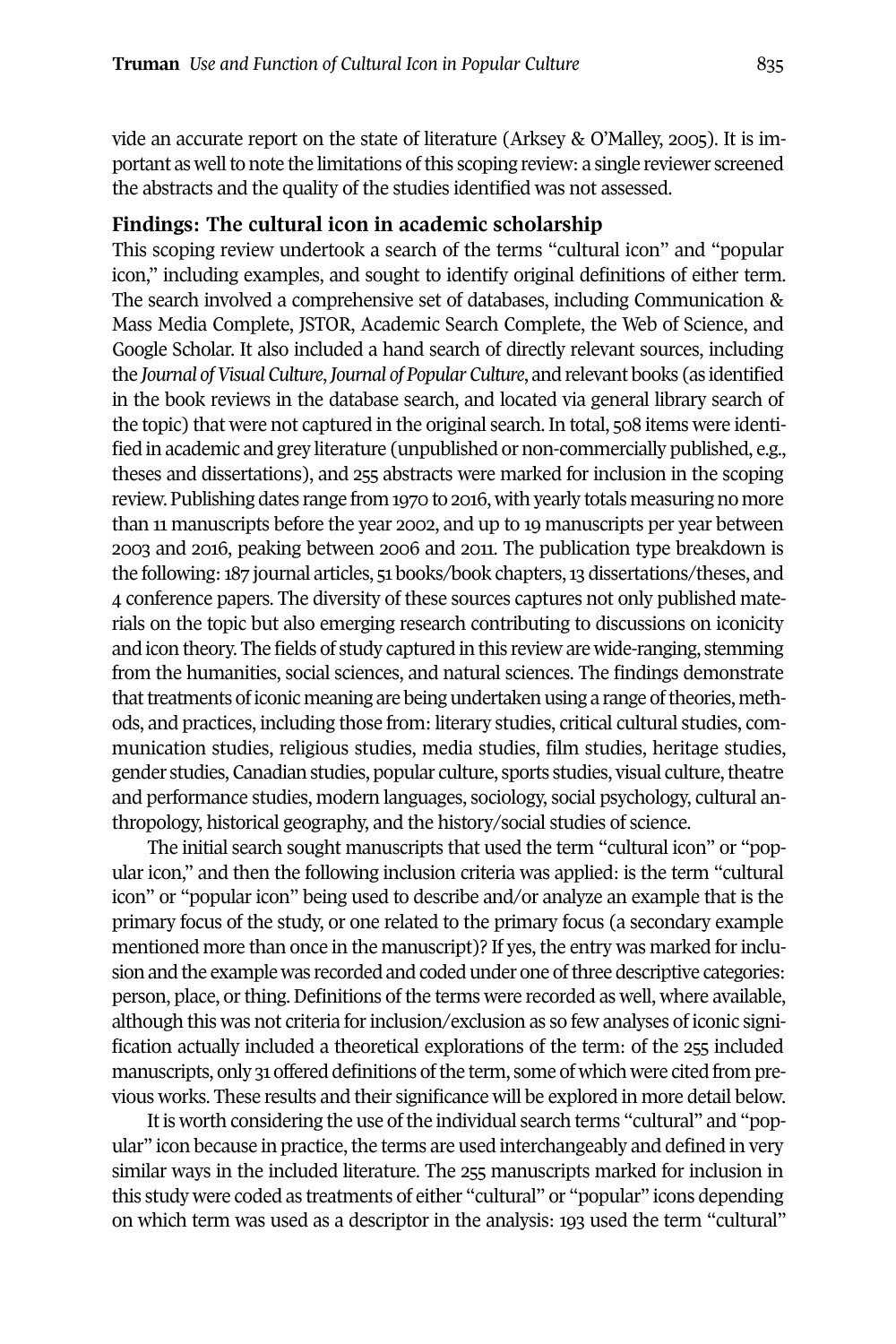$(76%)$ , while 53 used "popular"  $(21%)$ , and 9  $(4%)$  used both terms (i.e., both labels used in the same manuscript, or the labels were used in conjunction with one another, "popular cultural icon"). Clearly the high number of entries under "cultural icon" demonstrates its preferred status as the adjective to qualify the meaning of the icon in contemporary culture, while the term "popular" is much less regularly used.

While it may be tempting to assume that the difference in the use of the terms is linked to the types (e.g., status, class, value) of icons being described, in the literature surveyed both terms are used to describe a range of examples belonging to the categories of person, place, or thing linked to different cultural contexts. On the surface a "cultural icon" appears to be isolated within the cultural sphere in terms ofits influence or significance, which in turn suggests that the "popular icon" is limited to popular contexts. However, this is not how the terms are treated in practice, where similar icons are coded with either label and are given similar definitions, as will be explored in the following section. As the data collected in this study suggests, the similarities between icons in terms of their classifications and categorizations far surpasses differences in their treatment as subjects under study. The ways in which cultural/popular iconic study finds itself implicitly organized according to a largely unwritten set of similar rules is intriguing, but is also highly significant here because it suggests a starting place for establishing a theory of cultural icons in twenty-first century North American popular culture.

Although the primary goal of the scoping review was to identify academic and grey literature employing the use of the term "cultural icon" and "popular icon," it was also to compile a list of examples of icons in the selected manuscripts in order to highlight the breadth of existing study in this area. One of the key patterns evident in the collection of this data was observable from the first stages of the research process: that the icons under study belong to the three broad categories of "person" (specific and non-specific human and animal figures), "place" (specific and non-specific places and spaces), and "thing" (specific and non-specific objects and ideas). The "person" category included the highest number of entries: 182 of 255 (71%), while the "thing" category included 62 entries (24%), and the "place" category just  $11$  entries (4%). The three categories were the first level of the sorting process, within which subcategories were created to further differentiate between individual entries. These are summarized in Table 1 below, along with the total number of entries collected in each category, as well key examples.

As the most highly populated in this scoping review, the category of "person" offers the opportunity for two unique observations about existing studies of icons. The first is that the category contains a large variety of examples, from individual people (both dead—Frida Kahlo—and living—Elton John), to fictional characters created in the arts and media (from Mary Poppins to Bart Simpson), to classes of people in history (such as "pioneer women" and "soldier"), to archetypes representing mythical persons (fairy tale characters, zombies). Generally speaking, the popularity of the category of "person" as icon type could be explained in a number of ways, not the least of which is the tradition of human forms as religious icons, and the popularity of current celebrity culture that encourages idol worship. However, these explanations do not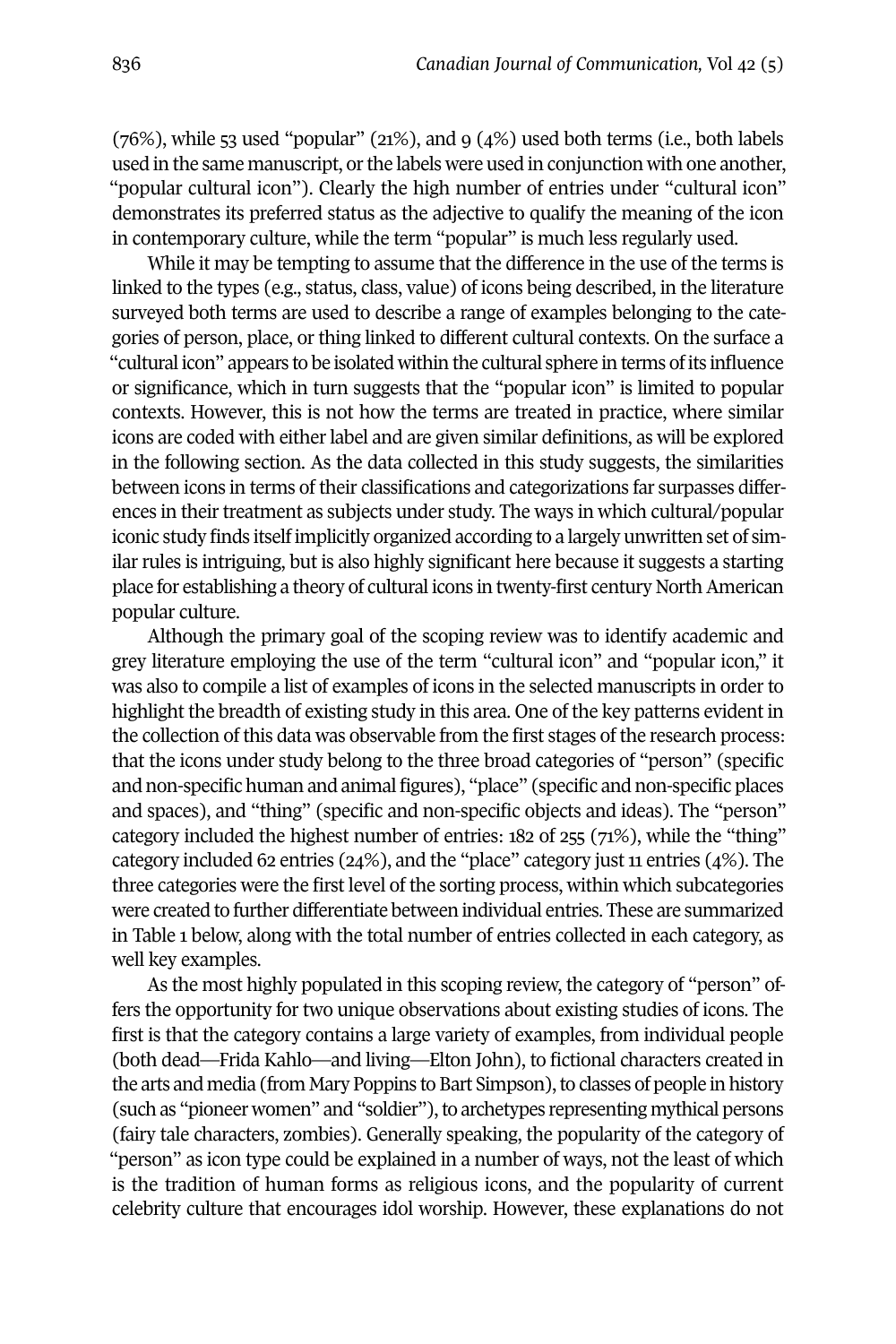| <b>First level</b><br>sorting<br>category                                                                                                                                                                            | Sub-<br>cate-<br>gory  | Sub-category definition                                                                                                                                                          | Total<br>en-<br>tries | <b>Examples</b>                                                                                                                                                                                              |  |  |
|----------------------------------------------------------------------------------------------------------------------------------------------------------------------------------------------------------------------|------------------------|----------------------------------------------------------------------------------------------------------------------------------------------------------------------------------|-----------------------|--------------------------------------------------------------------------------------------------------------------------------------------------------------------------------------------------------------|--|--|
| Person                                                                                                                                                                                                               | Individ-<br>ual        | human figure, historical (alive<br>or documented as having been<br>alive in history) or fictional<br>(creation of the arts, media,<br>folklore, legend)                          | 125                   | Top entries:<br>1) Shakespeare (5)<br>2) Oprah (4)/Batman (4)<br>3) Beethoven (3)<br>Top categories:<br>a) Writer/Poet/Playwright (28)<br>b) Musician/Composer/Singer (12)<br>c) Superhero/Super-villain (8) |  |  |
| Group<br>46<br>a category or type of human<br>figure (archetype, trope), his-<br>torical (alive or documented as<br>having been alive in history) or<br>fictional (creation of the arts,<br>media, folklore, legend) |                        |                                                                                                                                                                                  |                       | Top entries:<br>1) The Cowboy (2)/The Farmer (2)<br>Top categories:<br>a) The Female Performer (5)<br>b) The "Modern Girl" (3)<br>c) Black Femininity (2)                                                    |  |  |
|                                                                                                                                                                                                                      | Animal                 | animal form, historical (belong-<br>ing to earth's ecosystem of the<br>present or past) or fictional<br>(creation of the arts, media,<br>folklore, legend)                       | 10                    | Top entries:<br>1) Horse (3)<br>2) Dog/Dingo (2)<br>Top categories:<br>a) Living Animals (6)<br>b) Extinct Animals (2)                                                                                       |  |  |
| <b>Place</b>                                                                                                                                                                                                         | Geo-<br>graph-<br>ical | specific historical (noted in<br>human geography past or pres-<br>ent) or fictional place (a cre-<br>ation of the arts, media,<br>folklore, legend) with definable<br>boundaries | 9                     | Top entries:<br>none (all unique)<br><b>Top Categories:</b><br>a) Cities (4)<br>b) Countries (2)                                                                                                             |  |  |
|                                                                                                                                                                                                                      | Con-<br>ceptual        | a category or type of non-spe-<br>cific space (either historical or<br>fictional) sharing particular<br>characteristics that may be<br>generally evoked                          | $\overline{2}$        | Top entries: none (all unique)<br>Library (1)<br>Classical Chinese Garden (1)<br>Top categories: none                                                                                                        |  |  |
| <b>Thing</b>                                                                                                                                                                                                         | Object                 | A 3D material object that can<br>be touched or held, in theory<br>or in practice, and which may<br>be historical or the product of<br>a fictional narrative                      | 32                    | Top entry:<br>$1)$ Barbie $(3)$<br>Top categories:<br>a) Architecture (3)<br>b) Boats (2)/Paintings (2)                                                                                                      |  |  |
|                                                                                                                                                                                                                      | Con-<br>cept           | an idea represented through a<br>set of meanings and/or series<br>of related objects, which may<br>be historical or the product of<br>a fictional narrative                      | 26                    | Top entries:<br>1) The Brand (3)/The Gene, DNA (3)<br>Top categories:<br>a) Songs (3)<br>b) Books (3)                                                                                                        |  |  |
|                                                                                                                                                                                                                      | Organiz<br>ation       | a group of people joined by a<br>specific common goal, which<br>may be historical or the prod-<br>uct of a fictional narrative                                                   | 4                     | Top entries: none (all unique)<br>Top categories:<br>a) Entertainment (2)<br>b) Sports (1)/Politics (1)                                                                                                      |  |  |

**Table 1: Cultural icon categories and subcategories**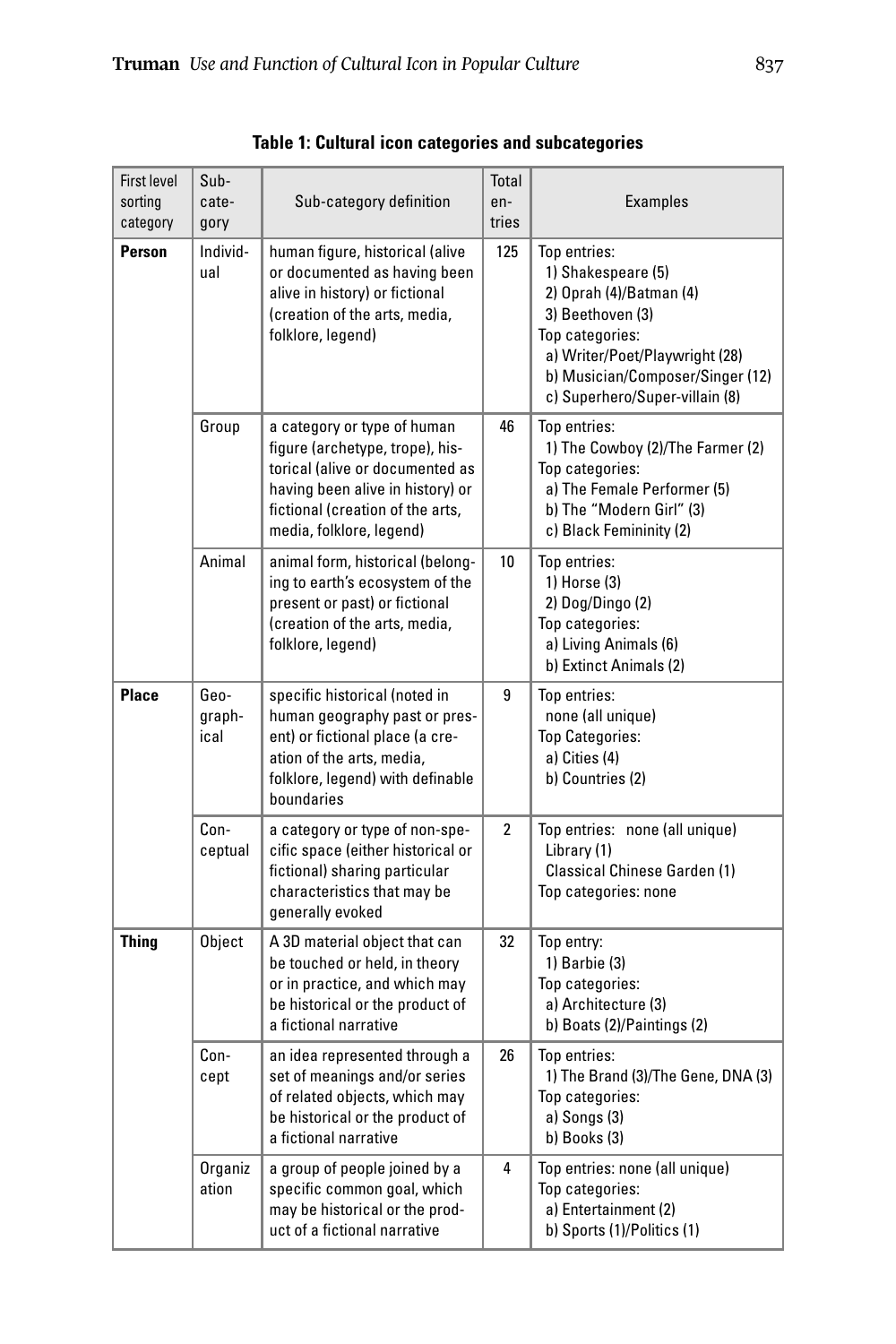directly address an interesting implicit dichotomy in the "person" category: that "iconic people" can be readily sorted into "historical" and "fictional" subgroups. Curiously, this divide is most notable in examples coded in the "person" category, reflecting broader tensions that inform the meaning and significance of icons in contemporary culture. The goal here is not to suggest an artificial divide on which one side is occupied by "real" or verifiably "true" examples of cultural icons and the other by the imaginary, the unreal, or the untrue. Rather, the purpose of highlighting this tension, which is also the second unique observation offered by this study, is to show that cultural icons exist within symbolic spaces of meaning between "historical" and "fictional," between "real" and "ideal." When arguments form in the popular discourse of newspaper articles or blogs overthe meaning of a cultural icon and/or controversies erupt over its symbolism, it takes place against the backdrop of this tension, which lies at the heart of iconic signification as a representational practice.

## **Discussion: Defining the cultural icon through form, function, and location**

Table 1 summarizes the main categories of icons identified by the scoping review data, as well as subcategories, the total number of entries for each, and key examples, both in terms of "top entries" (cultural/popular icons appearing in two or more manuscripts in a subcategory) and "top categories" (groupings of the most popular topics in each subcategory). This data clearly illustrates the ranked popularity of icon types in academic literature, from the highest at number one to the lowest at number eight:1) individual people (historical and fictional), 2) groups of people/human figures (historical and fictional), 3) objects, 4) concepts, 5) animals, 6) geographical places, 7) organizations, and 8) conceptual places. While this data speaks to the popularity (and thus value) placed on particularicon sub-types in contemporary culture, it does not offer any explanations about iconic function. Here, this study returns to the question of "cultural work" by asking the following question: what do cultural icons do? The answer to this question is located in the definition of "cultural icon" addressing the questions of form, function, and location.

As noted previously, of the 255 abstracts marked for inclusion in this study, only 31 (12%) of the discussions of icons included a definition of the concept, and of those, only 23 (9%) offered original definitions, which are presented in Appendix A. The low number of original definitions overall suggests that the complex role played by the icon is more often assumed than explained, which results in missed opportunities to address key questions about iconic signification, such as: What is an icon? What does it do? Where does it do it? In this study, inclusion criteria included the following: the definition offered must be for the cultural or popular icon (not traditional/religious or any other category) and the definition must be original (not cited from someone else). In order to simplify the data analysis, the included definitions were captured from the original texts in one to two sentences only, in some cases extracted from slightly longer descriptions, in a way that allowed for the form, function, and location of the icon to be best described. A detailed table of these definitions and data extraction can be found in Appendix A, while a summary of the coded data for "form," "function," and "location" appears in Table 2, grouped according to prevalent themes in each category.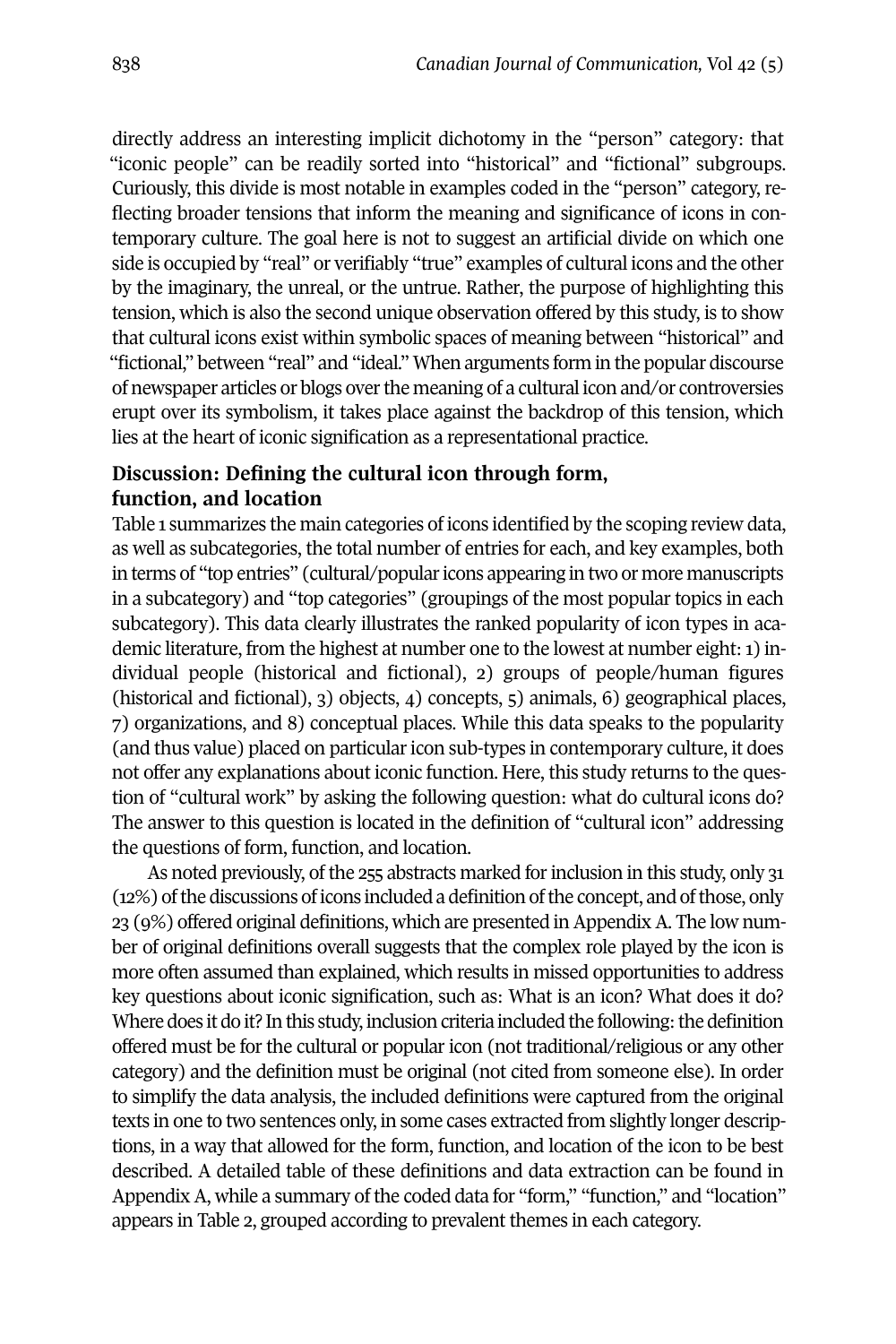| Icon definition components |                                                                              |                     |  |  |  |
|----------------------------|------------------------------------------------------------------------------|---------------------|--|--|--|
| Form                       | <b>Funtion</b>                                                               | Location            |  |  |  |
| IMAGE (6)                  | THAT REFLECTS (6)                                                            | IN/FOR:             |  |  |  |
| $\bullet$ image            | . [to] reflect a range of meanings, [and] hold cultural                      | • The social,       |  |  |  |
| • imagetext                | resonance                                                                    | society (3)         |  |  |  |
| • picture, image or        | • [to] reflect, communicate or symbolise the world                           |                     |  |  |  |
| representation             | • [to] mirror public expectations, social tensions and                       | • The political (2) |  |  |  |
| • images and ideas         | political agendas                                                            |                     |  |  |  |
| made 3D                    | • to be a surface for the projection of popular fantasy                      | • The public (1)    |  |  |  |
| • image of                 | • [to] provide a surface on which struggles over meaning                     |                     |  |  |  |
| canonical status           | can be waged                                                                 | • Popular           |  |  |  |
| and hieratic               | • to illuminate ideas, values, and norms                                     | culture (1)         |  |  |  |
| quality                    |                                                                              |                     |  |  |  |
| • "blank slate"            | THAT ACTS AS SHORTCUT (5)                                                    | • Culture (1)       |  |  |  |
|                            | • to reference broader meanings                                              |                     |  |  |  |
| SYMBOL (4)                 | • to condense beliefs and values                                             |                     |  |  |  |
| • symbol                   | • to represent values within a particular context                            |                     |  |  |  |
| • symbol                   | • [to] communicate ideas, beliefs and values                                 |                     |  |  |  |
| • exemplary<br>symbols     | • to express internal convictions externally                                 |                     |  |  |  |
| • symbolic focal           | THAT SYMBOLIZES (3)                                                          |                     |  |  |  |
| point                      | • [to act as] symbol of a set of ideas of important values                   |                     |  |  |  |
|                            | • to symbolize morality                                                      |                     |  |  |  |
| OBJECT (3)                 | . [to] signify something essential to a group of people with                 |                     |  |  |  |
| • objects                  | common interests                                                             |                     |  |  |  |
| • 3D objects, or 2D        |                                                                              |                     |  |  |  |
| images of those            | THAT CONTAINS (2)                                                            |                     |  |  |  |
| objects                    | • to act as a repository of anxieties and questions about                    |                     |  |  |  |
| • "empty vessel"           | identity                                                                     |                     |  |  |  |
| <b>OTHER</b>               | • to embody the values and ideals of a given cultural group                  |                     |  |  |  |
| • culturally               | • [to act as] visible, concrete embodiments of myths,<br>beliefs, and values |                     |  |  |  |
| resonant units             |                                                                              |                     |  |  |  |
| • artifact                 | <b>OTHER</b>                                                                 |                     |  |  |  |
| • ideal courier of         | • [to act as] cultural negotiator and mediator                               |                     |  |  |  |
| cultural meaning           | • to be easily recognizable, quickly replaced, and magnetic                  |                     |  |  |  |
|                            |                                                                              |                     |  |  |  |

**Table 2: Summary of icon definition components by thematic grouping in each category**

As presented in Table 2, there are common themes across definitions of the cultural icon, especially in terms of form and function as demonstrated in the data collected.In terms of "form," the cultural icon was most commonly described as an image, symbol, or object, descriptions that are consistent with the predominant ways of conceiving of icons as previously discussed as signs, sacred objects, and repositories of broader values. Similarly, in the "function" category, the main themes of note to describe the central function of the icon (to reflect, to act as shortcut, to symbolize, to contain) are also consistent with the established descriptions of icons. However, this collection of definitions adds to the project of defining the cultural icon in twenty-first century North American popular culture in two significant ways: first, the long and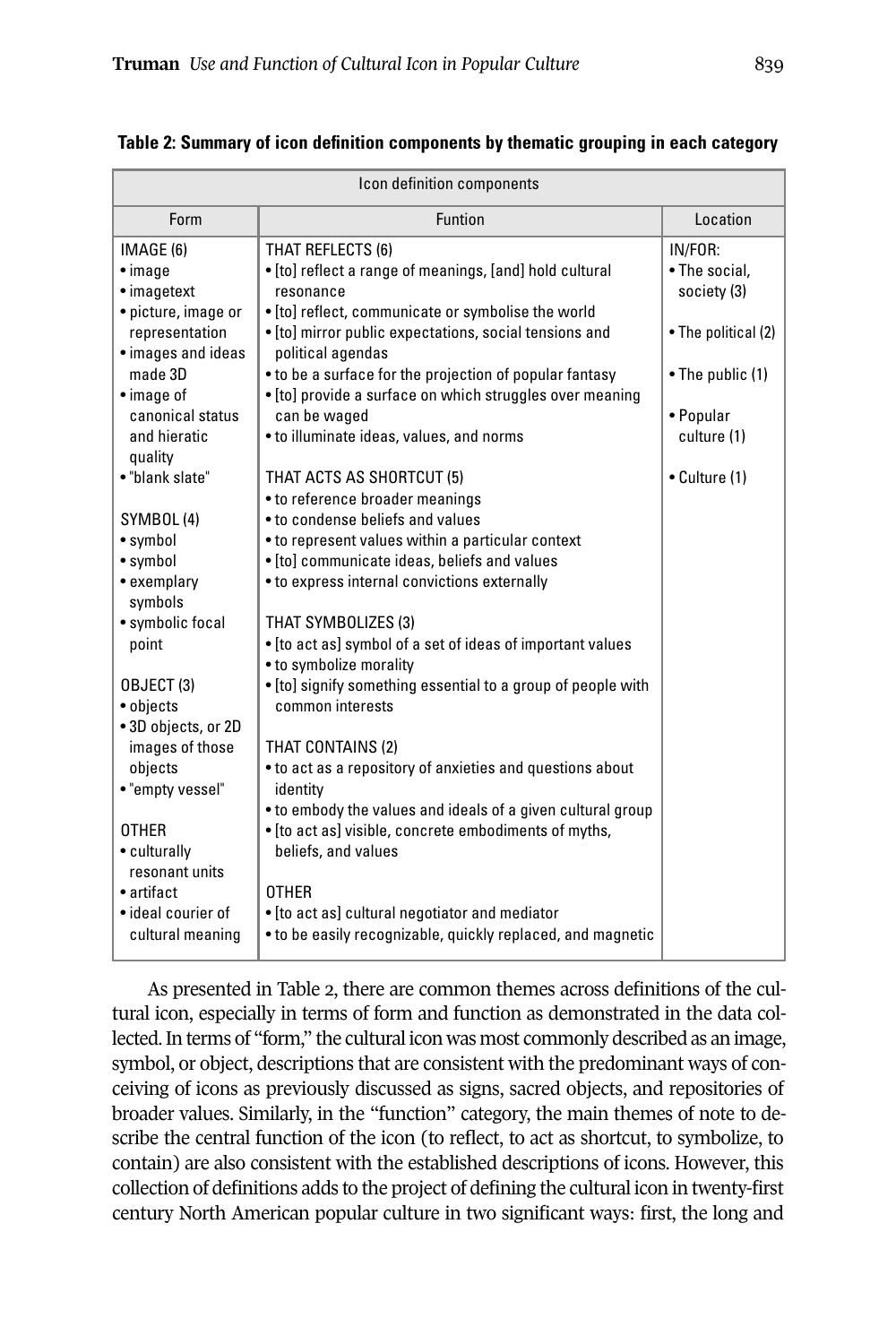vividly descriptive list of iconic functions underlines the difficulty in capturing the dynamic and complex cultural work performed by the icon. Second, the common themes that cut across the diversity in the list of functions evoke the importance of the concept of "representation" as an anchoring idea in defining the key function of the cultural icon. The actions of "reflecting," "acting as shortcut," "symbolizing," and "containing," all of which emphasize the role of the icon as mediator between things, whether as a mirrored surface between the individual, groups, and society, or interpretative symbols used as shorthand between those groups, or vessels of containment that hold or embody meaningful messages between acts of communication.

The use of active language here in describing the icon as mediator encourages the reader to think about it less as passive symbolic entity and more as active symbolic agent. Highlighting a particular function of the "representation," not only as a broader process of meaning making but specifically as an entity that denotes something else through [th](#page-14-3)e act of standing in for it, further emphasizes the active role of the icon as mediator. <sup>5</sup> Evoking the notion of political representation (as in the example of an elected representative of a particular constituency), the cultural icon's primary function is active, dynamic, and significant as it voices the cultural values, beliefs, and attitudes of the groups for which it has been tasked.

## **Re-conceptualizing the cultural icon: Emphasizing location and "public-ness"**

The list of definitions collected here reveals patterns in how icons are conceived of as "things" that "perform action" in particular "arenas." Interestingly, the third element of the definitions, where the icon performs its representational function, is particularly underdeveloped as the data in Table 2 illustrates, as only five options are identified (the social, the political, the public, popular culture, and culture). This highlights the sparseness of the conceptual landscape when it comes to locating icons and explaining where their labour and meaning are situated. It suggests that "where" icons do their cultural work is much less clear than what they are or what they are supposed to do. And yet, the question of a cultural icon's location is fundamentally tied up in its function because it describes its field of work: the discursive space in which it moves and generates meaning, while circulating, replicating, and adapting to new contexts.

For the cultural icon, this field of work is inextricably tied to popular culture because cultural icons gain recognizability and familiarity in popular contexts, thus generating visual currency contributing to their iconicity. This landscape includes media texts, consumer objects, digital texts, social media, and popular discursive language and practices, all of which communicate meaning about icons. Additionally, the cultural icon is also fundamentally tied to the idea of the public, because the discursive space that cultural icons occupy in popular culture is open to public discussion and debate, and because the cultural values evoked by icons (whether celebrated or condemned) are inherently connected to idea of what is "good" for the public. The debate surrounding the dominant meaning of the "Keep Calm and Carry On" poster is a good example ofthis, as it can be read as *both* a protectionist message from a caring government, and an oppressive one with authoritarian overtones.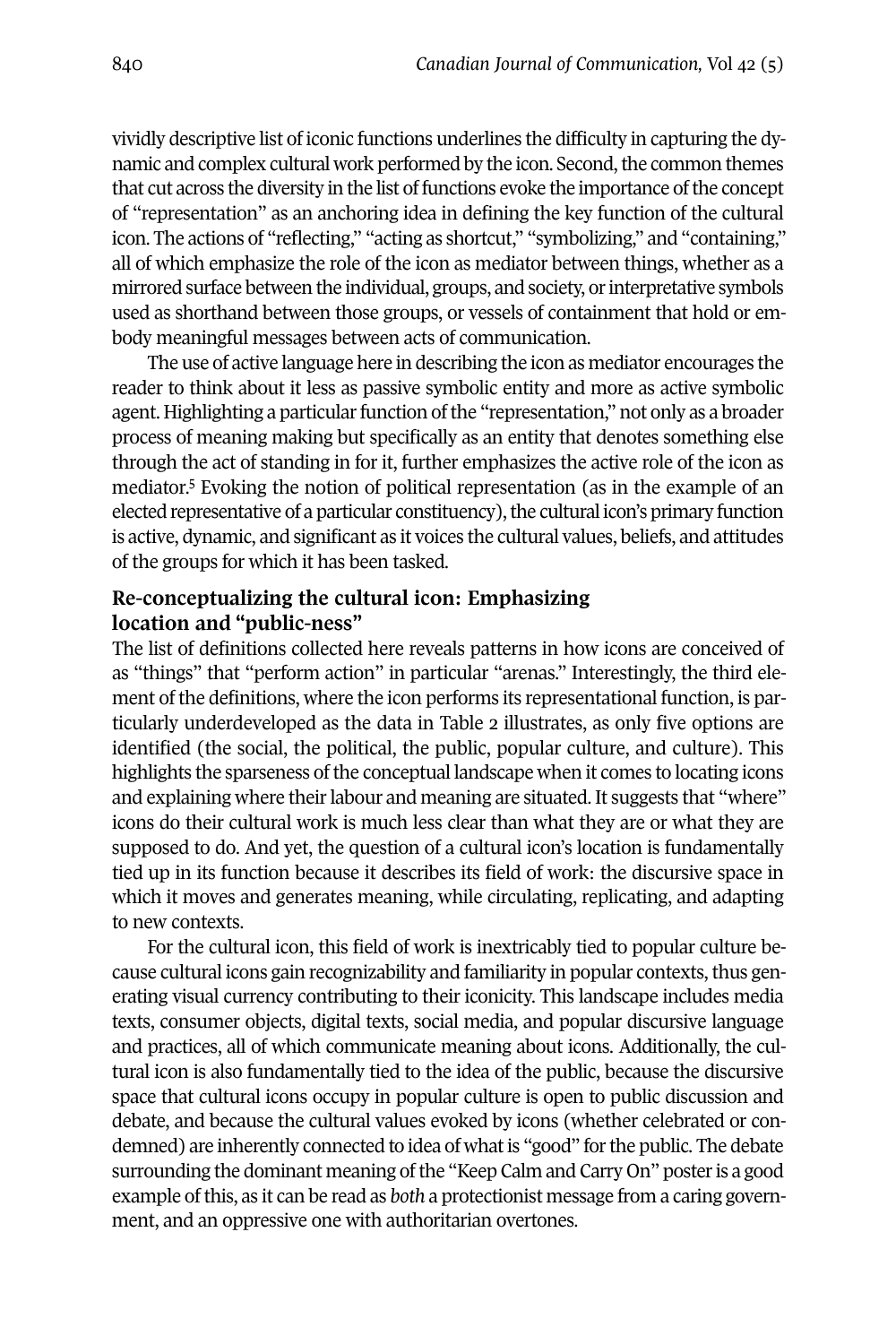The idea of the "public-ness" of the icon is explored in a number of the manuscripts collected in the scoping review, which are explored in more detail here in order to underline the importance of this implicit aspect of iconic signification. Cultural icons play a public role in the negotiation of collective values, as Mary Rodgers' (2009) observes the icon at "the same time evokes commonality and difference" (pp. 2–3) pointing to its role as a simultaneous signifier for different groups of people. These processes of public negotiation often produce contested icons, cultural icons that may "pass" in their ability to evoke particular iconic meanings for publics in one moment and "fail" in others. Mariana O'Ryan (2014) describes this public process when she observes that cultural icons become "the object of our demands. The icon must fulfil our expectations because we think that it is given to it to do so. Failure to deliver results in our disappointment and sometimes, condemnation" (p. 7). The view of the cultural icon as public text is reflected in two related conceptions of the photojournalistic icon identified in the scoping review: David P. Perlmutter's "icons of outrage" (1998) and Robert Hariman and John Lucaites's (2007) icons of liberal-democratic public culture. Referring to famous news photos of tragic world events, the "icon of outrage" that Perlmutter (1998) describes becomes a site of struggle for meaning because it elicits powerful emotional reactions and raises question about the effects of the image, namely whether the audience, and in some cases the photographer as well, has any power to change their environment/the world around them. Similarly, Hariman and Lucaites (2007) argue that photojournalistic icons (famous news images representing particular events) directly contribute to the conception of collective values and notions of the public because they speak to "what it means to be a citizen, to live in a modern polity, to possess equal rights, to have collective obligations, and similar determinations of public identity" (p. 28).

Cultural icons are both popular and public texts through which collective symbolisms and meanings take shape in specific ways:they are sites of complex processes of identity making taking shape in and through texts, objects, and practices in popular culture; they highlight the importance of cultural context in relation to questions of personal and collective identity; they invoke the notion of the public as a shared collective space connected to politics; they reposition consumer commodities as public texts; and finally, cultural icons highlight the importance of circulatory networks as forms of publics in which meaning is made and shared between social actors. Cultural icons in twenty-first century North American popular culture, such as the "Keep Calm and Carry On" poster, call upon viewers to consider the deep connection between processes of signification and collective meaning, as well as broader social contexts and how the individual fits within them.

#### **Redefining the cultural icon**

The following definition of the "cultural icon" reflects the data collected in this scoping review and addresses the gaps identified above:

Acultural iconis a symbol (inthe formof person, place orthing) associated with the "public good," represented in various forms (mental image, 2D, and 3D text), circulating through a variety of networks (social, material, digital) in popular culture, in response to broader modes and contexts of crisis.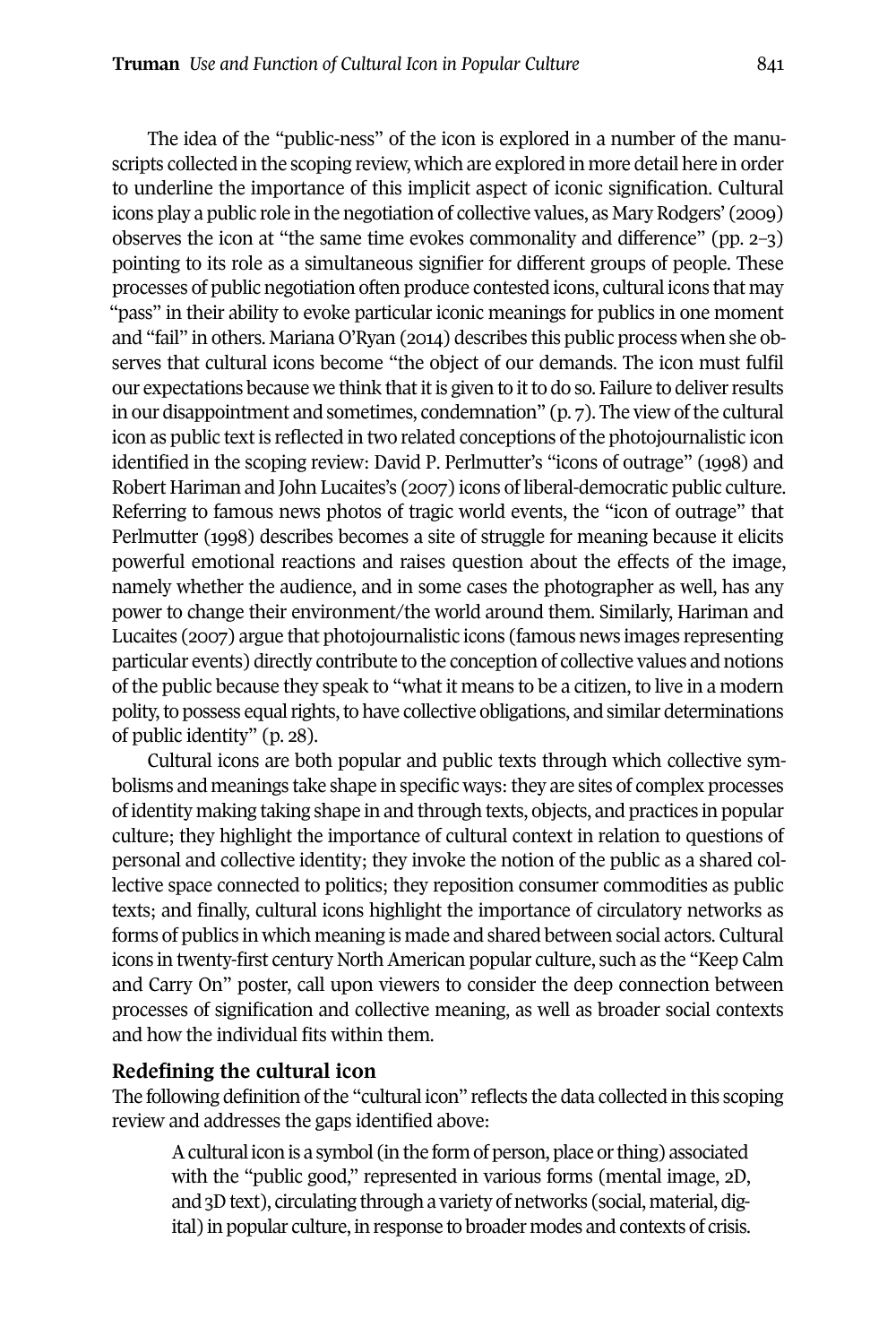This definition of the cultural icon emphasizes the notion of function (*how* it communicates specific cultural values) through the following elements: its symbolic representation (as person, place, or thing); its form (mental image, 2D, and 3D text); its circulation networks (social, material, digital); and its relational context (socio-historical environment). It adds to the existing literature by emphasizing several key elements of cultural icons in networked digital culture that are not predominant features of the conceptualizations identified by the scoping review. First is the element of context (emphasizing the notion of the public): cultural icons are institutionalized symbols embedded in complex social networks, communities, and publics. Second is the element of circulation: cultural icons experience moments of high distribution through popular networks in which replication and reconstitution occur in response to crisis events. These elements reflect two of the essential functions of cultural icons, which are "to create order out of chaos, [and] to help us define what is important" (Geist & Nachbar, 1983, p. 99).

#### **Conclusion: Cultural icons in popular culture**

This study adds to the cultural icon literature in three ways: first, it identifies the existing landscape of research on cultural icons by collecting examples and mapping out the use of icons by category (Table 1). Second, it synthesizes existing definitions of the concept in order to understand how the term is being conceptualized (Table 2). Third, it proposes a new concise and accurate definition of the concept of the "cultural icon" for use in critical cultural analysis. The value ofredefining the cultural icon is to more accurately describe its current role in networked digital culture and to establish a common vocabulary to describe it as a distinct cultural phenomenon in twenty-first century North American popular culture.

This intervention into established conceptions of the icon challenges traditional definitions of the term formed in relation to studies of religious representations and semiotic theories of representation. Instead, it offers a unique theorization of the *cultural icon* as an analytical concept that performs the specialized cultural work of representing cultural anxieties, thus illuminating the tensions between different articulations of collective cultural values.

At the individual level, icons operate as souvenirs, mementos, or keepsakes; they are symbolic texts with material substance that sustain us in the present and connect us to different pasts. As Marshall Fishwick describes, the gain and loss of icons both sustains and depletes us, forming a particular relationship of exchange that uses a language of economics:

Even the poorest among us has [a] private icon-bank. We make deposits there regularly, and withdraw more than we know. Just as we tuck away special treasures (notes, emblems, photos, medals) in the corners of drawers, so do we tuck away iconic images in the corners of our minds.We draw interest from our deposits. Icons have a way of funding us, and sustaining whatever sense and form our lives assume. When we can no longer draw from an icon bank, we quickly go bankrupt. (Fishwick & Brown,1970, p. 5)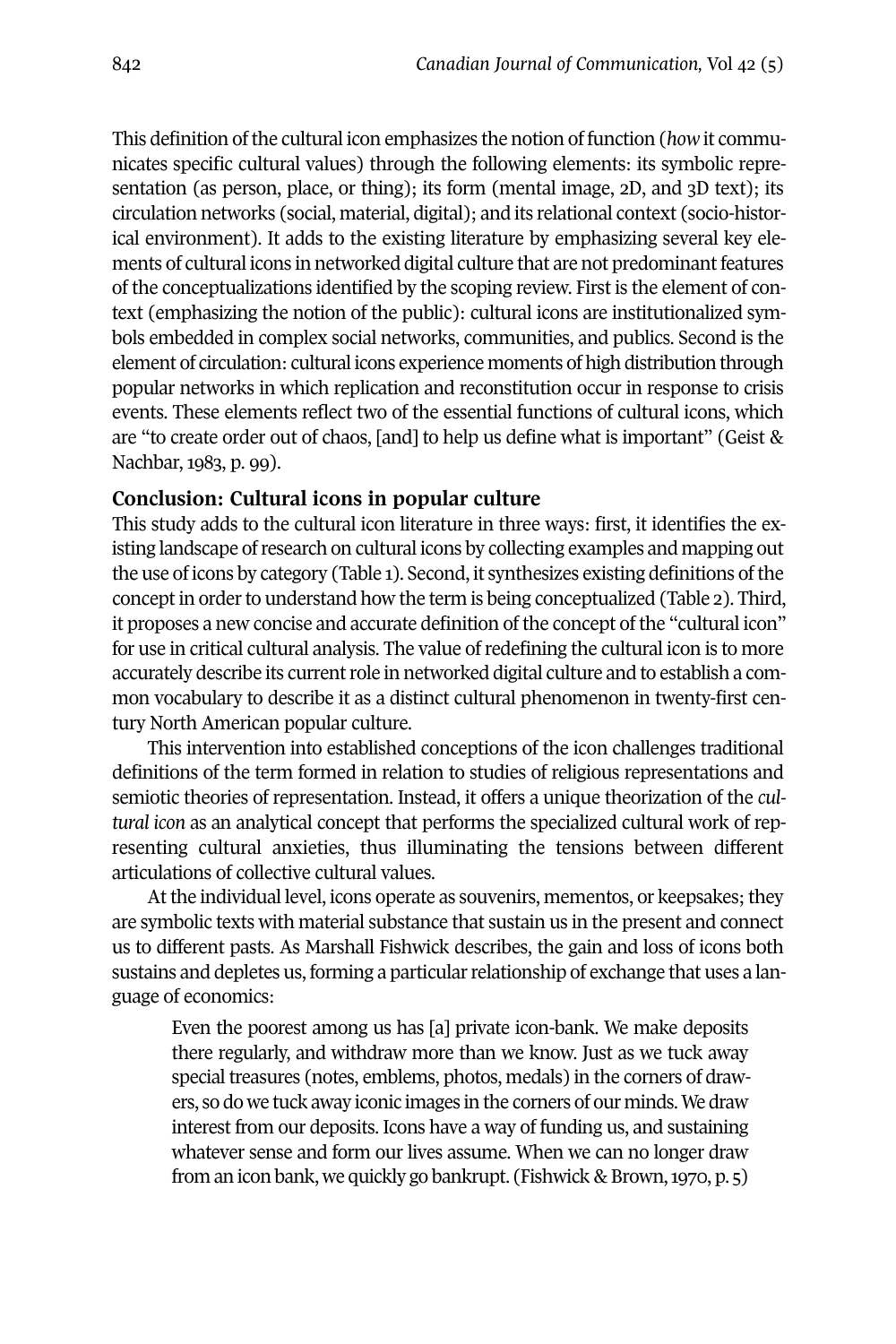The ways in which icons "sustain" us in the present can also be read as a symbolic sustenance akin to nourishment, a metaphor in which icons function as a sort of "cultural food" in a moment of need. But icons are also resources that are collected and stored away for future use in order to understand the past. Cultural icons are rooted in remembering, and the cultural work they perform is fundamentally connected to collective meaning and collective values, re-emphasizing the importance of the notion of community.

While cultural icons bridge the divide between the individual and the collective, they also occupy the paradoxical space between familiarity and novelty. They have the ability to evoke a familiar past in a new way in the present. Their ability to change and shift with cultural contextis what enables them to embody anxieties and tensions about collective values, attitudes, and emotions in the contemporary moment. Cultural icons warrant deeper cultural analysis because of their ubiquity. More often than not, they go unexamined when they have much to reveal about conceptions of the public, collectivity, and community.

## **Acknowledgements**

The author would like to thank Irina Mihalache, Charlene Elliott, and the anonymous reviewers at CJC for their extremely helpful comments on previous drafts of this article.

#### **Notes**

1. Here I am indebted to W.J.T. Mitchell's (2005) wonderful notion of the lives (and aliveness) of images in his book *What do Pictures Want: The Lives and Loves of Images*.

<span id="page-14-0"></span>2. This article is based on my doctoral dissertation: *Back to the Political Future: Coping With Crisis Through Radical Nostalgia for Revolutionary Icons* (Truman, 2014), which examines the appearance of "revolutionary icons" in North American popular culture against the backdrop of the economic crisis of 2008–2009.Using three iconic case studies, MarieAntoinette, Rosie the Riveter, and Barack Obama, I argue that "image icons" (particular popular images of revolutionary figures) become predominant ways of communicating meaning in moments of cultural crisis about collective values (such as equality and unity), resulting in the creation of unique discursive spaces that are fundamentally public and political.

<span id="page-14-1"></span>3. Based on a search of 320 Canadian news sources from the Canadian Newsstream database.In terms of international press, according to the Factiva database (which features worldwide news coverage from 32,000 sources), the terms "icon" or "iconic" have appeared 1,259,104 times over the past five years.

<span id="page-14-2"></span>4. As Hilary Arksey and Lisa O'Malley (2005) explain, the "systematic review" (p. 20) differs from the scoping review in its use of a well-defined research question, its narrow range, and study-quality assessment.

<span id="page-14-3"></span>5. The Oxford English Dictionary defines "representation" as "The action of standing for, or in the place of, a person, group, or thing, and related senses" (OED Online, 2016).

## **References**

- Alexander, Jeffrey C., Bartmanski, Domink, & Giesen, Bernhard. (2012). *Iconic power: Materiality and meaning in social life*. New York, NY: Palgrave Macmillan.
- Arksey, Hilary, & O'Malley, Lisa. (2005). Scoping studies: Towards a methodological framework. *International Journal of Social Research Methodology, 8*(1), 19–32.
- Ashworth, G. J. (2006). Editorial: On icons and ICONS. *International Journal of Heritage Studies,12*(5), 392–393.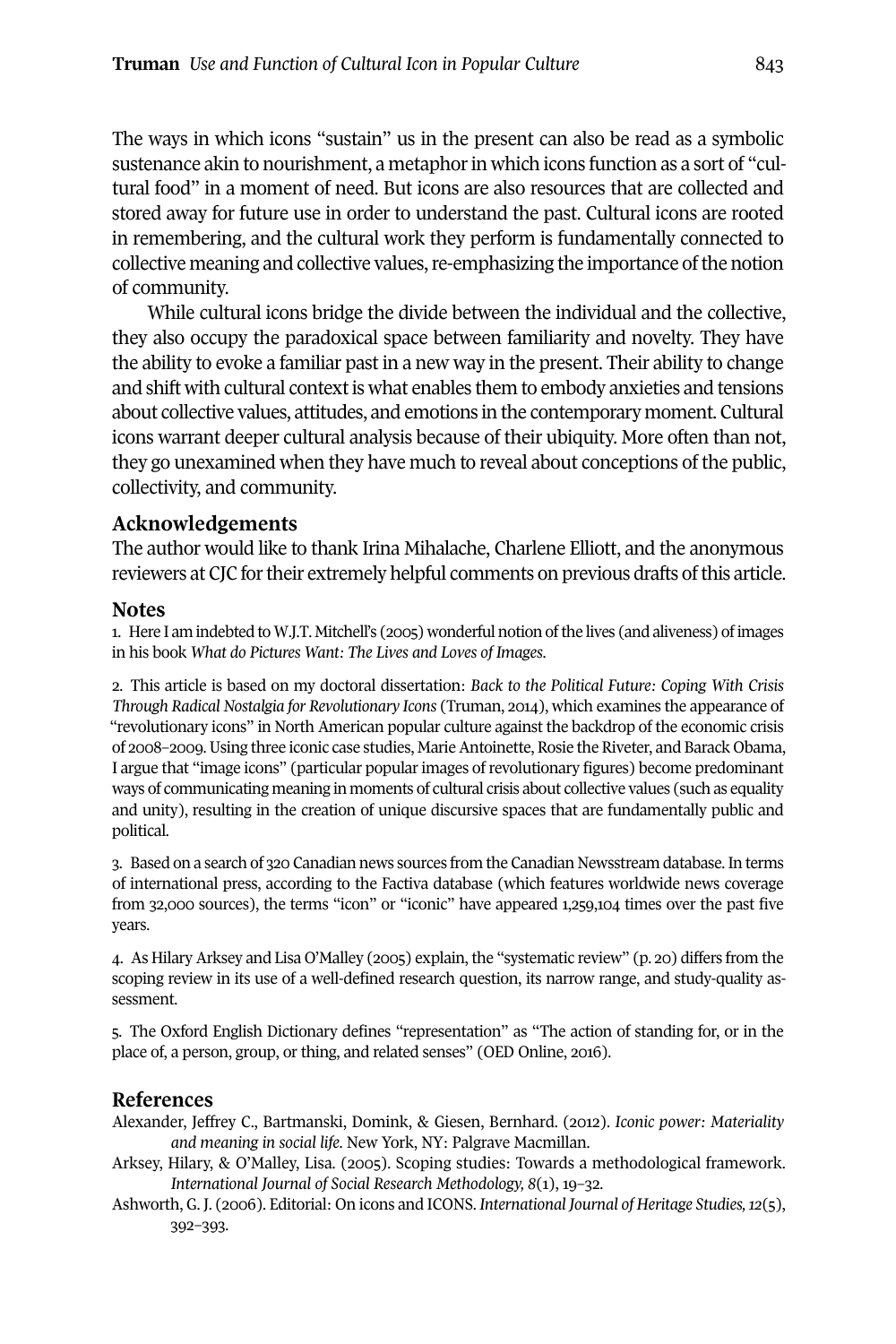- Banet-Weiser, Sarah, & Sturken, Marita. (2010). The politics of commerce: Shepard Fairey and the new cultural entrepreneurship. In M. Aronczyk & D. Powers (Eds.), *Blowing up the brand: Critical perspectives on promotional culture* (pp. 263–284). New York, NY: Peter Lang.
- Baty, S. Paige. (1995). *American Monroe: The making of a body politic*. Berkeley, CA: University of California Press.
- Beal, Timothy. (2001). *The Rise and Fall of the Bible: The unexpected history of an accidental book*. New York, NY: Houghton Mifflin Harcourt.
- Bishop, William. (2014). *The New York Yankees as an American cultural icon,1940-1970* [Doctoral dissertation]. URL: <https://kuscholarworks.ku.edu/handle/1808/14516> [May 6, 2017]
- Columbus, Peter J., & Boerger, Michael A. (2002). Defining popular iconic metaphor. *Psychological Reports, 90*(2), 579–582.
- Fishwick, Marshall, & Brown, Ray B. (Eds.). (1970). *Icons of popular culture*. Bowling Green, OH: Bowling Green University Press.
- Fridell, Gavin, & Konings, Martijn. (2013). *Age of icons: Exploring philanthrocapitalism in the contemporary world*. Toronto, ON: University of Toronto Press.
- Friedberg, Ahron, & Linn, Louis. (2012). The couch as icon. *Psychoanalytic Review*, *99*(1), 35–62.
- Geist, Christopher D., & Nachbar, Jack (Eds.). (1983). *The popular culture reader* (3rd edition). Bowling Green, OH: Bowling Green State University Popular Press.
- Hall, Dennis, & Hall, Susan G. (2006). *American icons: An encyclopedia of the people, places, and things that have shaped our culture*. Westport, CT: Greenwood Press.
- Hariman, Robert, & Lucaites, John Louis. (2007).*No caption needed: Iconic photographs, public culture, and liberal democracy*. Chicago, IL: University of Chicago Press.
- Hatherley, Owen. (2009). Lash out and cover up: Austerity nostalgia and ironic authoritarianism in recession Britain. *Radical Philosophy, 157,* 2–7.
- Hatherley, Owen. (2016, January 8). "Keep calm and carry on" the sinister message behind the slogan that seduced the nation." *The Guardian*. URL: [https://www.theguardian.com/books](https://www.theguardian.com/books/2016/jan/08/keep-calm-and-carry-on-posters-austerity-ubiquity-sinister-implications) [/2016/jan/08/keep-calm-and-carry-on-posters-austerity-ubiquity-sinister-implications](https://www.theguardian.com/books/2016/jan/08/keep-calm-and-carry-on-posters-austerity-ubiquity-sinister-implications) [May 6, 2017].
- Hatherley, Owen. (2017). *The ministry of nostalgia*. New York, NY: Verso.
- Holt, Douglas B. (2004). *How brands become icons: The principles of cultural branding*. Boston, MA: Harvard Business School Press.
- Houser, Nathan, & Kloesel, Christian J.W. (Eds.). (1992). *The essential Peirce: Selected philosophical writings*, *Vol. 1*. Bloomington, IN: Indiana University Press.
- Kemp, Martin. (2012). *Christ to coke: How image becomes icon*. Oxford, UK & New York, NY: Oxford University Press.
- Kimble, James J. (2016). Rosie's secret identity, or, how to debunk a Woozle by walking backward through the forest of visual rhetoric. *Rhetoric & Public Affairs, 19*(2), 245–274.
- Lang, Bernhard. (2009). *Joseph in Egypt: A cultural icon from Grotiusto Goethe*. New Haven, CT: Yale University Press.
- Lewis, Bex [Rebecca M.]. (2012). The renaissance of "Keep calm and carry on." *The Poster, 2*(1), 7–23.
- Lewis, Bex [Rebecca M.]. (Forthcoming). *Keep calm and carry on: The truth behind the poster*. Chicago, IL: University of Chicago Press.
- Lewis, Rebecca M. (2004). *The planning, design and reception of British home front propaganda posters of the Second World War* [PhD thesis]. Winchester, UK: University of Winchester. URL: <http://ethos.bl.uk/OrderDetails.do?uin=uk.bl.ethos.431214> [May 6, 2017].
- Mastony, Colleen. (2009, March 21). "'Keep calm and carry on:' The greatest motivational poster ever? British wartime poster is red-hot." *Chicago Tribune*. URL: [http://articles.chicagotribune](http://articles.chicagotribune.com/2009-03-21/news/0903200460_1_poster-calm-imperial-war-museum) [.com/2009-03-21/news/0903200460\\_1\\_poster-calm-imperial-war-museum](http://articles.chicagotribune.com/2009-03-21/news/0903200460_1_poster-calm-imperial-war-museum) [May 6, 2017].
- Mays, Nicholas, Roberts, Emilie, & Popay, Jennie. (2001). Synthesizing research evidence. In N. Fulop, P. Allen, A. Clarke, & N. Black (Eds.), *Studying the organization and delivery of health services: Research methods* (pp. 188–220). London, UK: Routledge.
- Mitchell, W.J.T. (1998). *The last dinosaur book: The life and times of a cultural icon*. Chicago, IL: University of Chicago Press.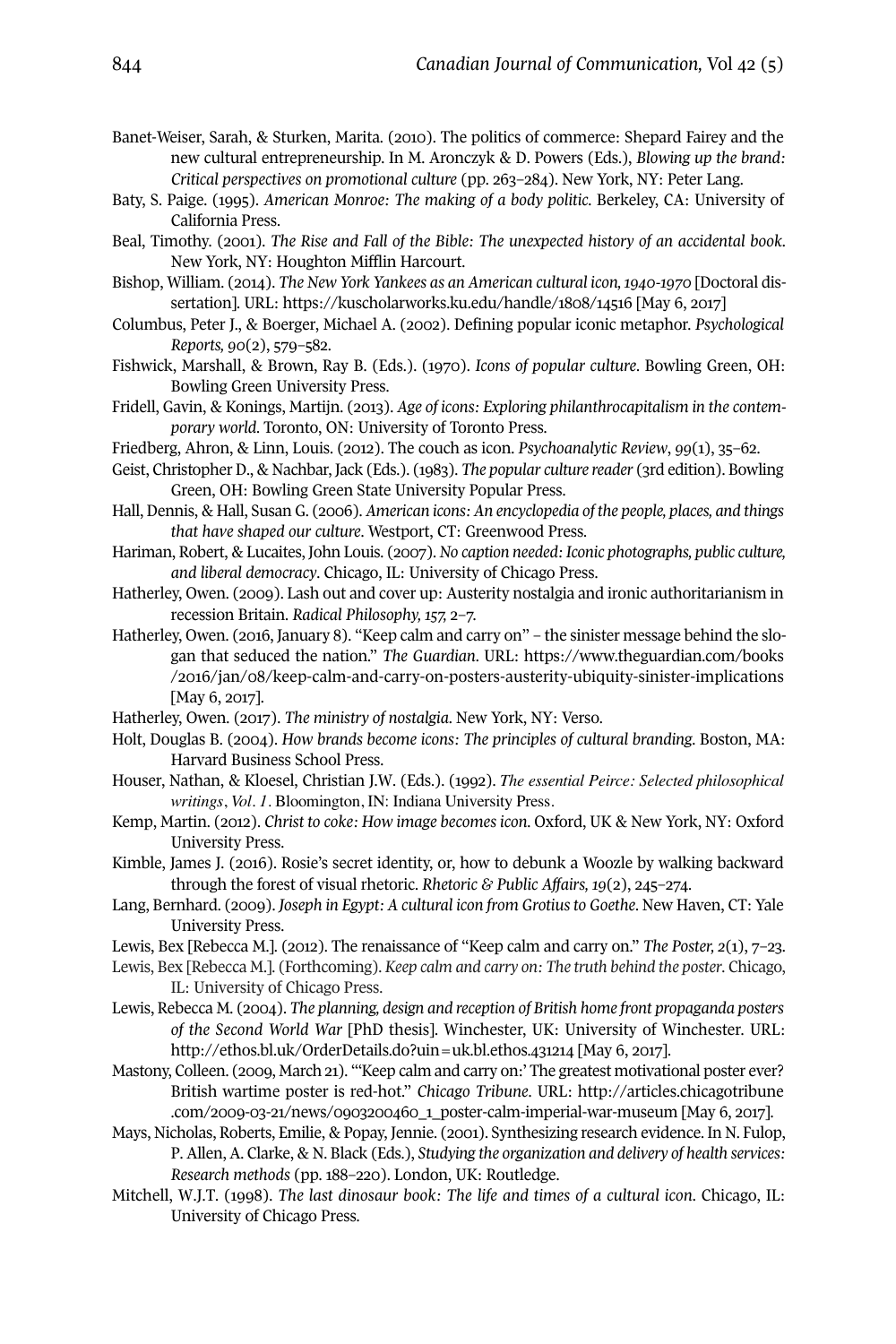- Mitchell, W.J.T. (2005). *What do pictures want? The lives and loves of images*. Chicago, IL: University of Chicago Press.
- Mitchell, W.J.T. (2009). Obama as icon. *Journal of Visual Culture*, *8*(2), 125–129.
- Nachbar, John, & Lause, Kevin. (1992). *Popular culture: An introductory text*. Bowling Green, OH: Bowling Green State University Popular Press.
- Nelkin, Dorothy, & Lindee, M. Susan. (2010). *The DNA mystique: The gene as a cultural icon*. Ann Arbor, MI: University of Michigan Press.
- O'Connell, Joseph T., & O'Connell, Kathleen M. (2008). Rabindranath Tagore as "cultural icon." *University of Toronto Quarterly*, *77*(4), 961–970.
- O'Ryan, Mariana Casale. (2014). *The making of Jorge Luis Borges as an Argentine cultural icon* [MHRA Texts & Dissertations Vol. 99]. Cambridge, UK: Modern Humanities Research Association.
- *OED Online*. (2016, June). Oxford University Press URL: [http://www.oed.com.ezproxy.lib.ucalgary.ca](http://www.oed.com.ezproxy.lib.ucalgary.ca/view/Entry/162997?rskey=SVzuYD&result=1&isAdvanced=false#eid) [/view/Entry/162997?rskey=SVzuYD&result=1&isAdvanced=false#eid](http://www.oed.com.ezproxy.lib.ucalgary.ca/view/Entry/162997?rskey=SVzuYD&result=1&isAdvanced=false#eid) [May 6, 2017].
- Packer,Jeremy (Ed.). (2009). *Secret agents: Popularicons beyond James Bond*. New York, NY: Peter Lang.
- Parker, Mike. (2012). *Cultural icons: A case study analysis of their formation and reception* [doctoral dissertation]. URL: [http://clok.uclan.ac.uk/5312/2/Parker%20Michael%20Final%20e-Thesis](http://clok.uclan.ac.uk/5312/2/Parker%20Michael%20Final%20e-Thesis%20%28Master%20Copy%29.pdf) [%20%28Master%20Copy%29.pdf](http://clok.uclan.ac.uk/5312/2/Parker%20Michael%20Final%20e-Thesis%20%28Master%20Copy%29.pdf) [May 6, 2017].
- Perlmutter, David. D. (1998). *Photojournalism and foreign policy: Icons of outrage in international crises*. Westport, CT: Praeger.
- Riley, Charlotte. (2016). The ministry of nostalgia: Consuming austerity (Keep Calm and Carry On) [book review]. *Reviews in History n.2008*. doi: [10.14296/RiH/2014/2008](http://doi.org/10.14296/RiH/2014/2008)
- Roberts, Chadwick. (2003). The politics of Farrah's body: The female icon as cultural embodiment. *The Journal of Popular Culture*, *37*(1), 83–104.
- Rodgers, Mary. (2009). *Barbie culture*. London, UK: Sage Publications.
- Skaggs, Merrill Maguire. (2007). Icons and Willa Cather. In Guy Reynolds (Ed.), *Cather studies 7: Willa Cather as cultural icon.* Lincoln, NE: University of Nebraska Press.
- Slack, Chris. (2012, February 24). Keep calm and carry on … to the bank: Original wartime poster shows up on Antiques Roadshow. *The Daily Mail*. URL: [http://www.dailymail.co.uk](http://www.dailymail.co.uk/news/article-2105518/Keep-calm-carry-Only-surviving-stash-original-iconic-poster-appears-Antiques-Roadshow.html#ixzz1oMO2BFNH) [/news/article-2105518/Keep-calm-carry-Only-surviving-stash-original-iconic-poster-appears](http://www.dailymail.co.uk/news/article-2105518/Keep-calm-carry-Only-surviving-stash-original-iconic-poster-appears-Antiques-Roadshow.html#ixzz1oMO2BFNH) [-Antiques-Roadshow.html#ixzz1oMO2BFNH](http://www.dailymail.co.uk/news/article-2105518/Keep-calm-carry-Only-surviving-stash-original-iconic-poster-appears-Antiques-Roadshow.html#ixzz1oMO2BFNH) [May 6, 2017].
- Sturken, Marita, & Cartwright, Lisa. (2009). *Practices of looking: An introduction to visual culture* (2nd edition). New York, NY: Oxford University Press.
- Thorpe, Vanessa. (2016, June 25). Keep calm and carry on … bidding for rare poster. *The Guardian*, p. OB, 22. URL: [https://www.theguardian.com/artanddesign/2016/jun/25/wartime-poster](https://www.theguardian.com/artanddesign/2016/jun/25/wartime-poster-secret-auction) [-secret-auction](https://www.theguardian.com/artanddesign/2016/jun/25/wartime-poster-secret-auction) [May 6, 2017].
- Truman, Emily J. (2014). *Back to the political future: Coping with crisis through radical nostalgia for revolutionary icons* [doctoral dissertation]. URL: [https://curve.carleton.ca/c50d2586-0c62](https://curve.carleton.ca/c50d2586-0c62-4f04-93a3-b5fe2b0168d6) [-4f04-93a3-b5fe2b0168d6](https://curve.carleton.ca/c50d2586-0c62-4f04-93a3-b5fe2b0168d6) [May 6, 2017].
- Wilson, Michael. (2009, November 25). Inspiring words from the past. *New York Times*, p. A26.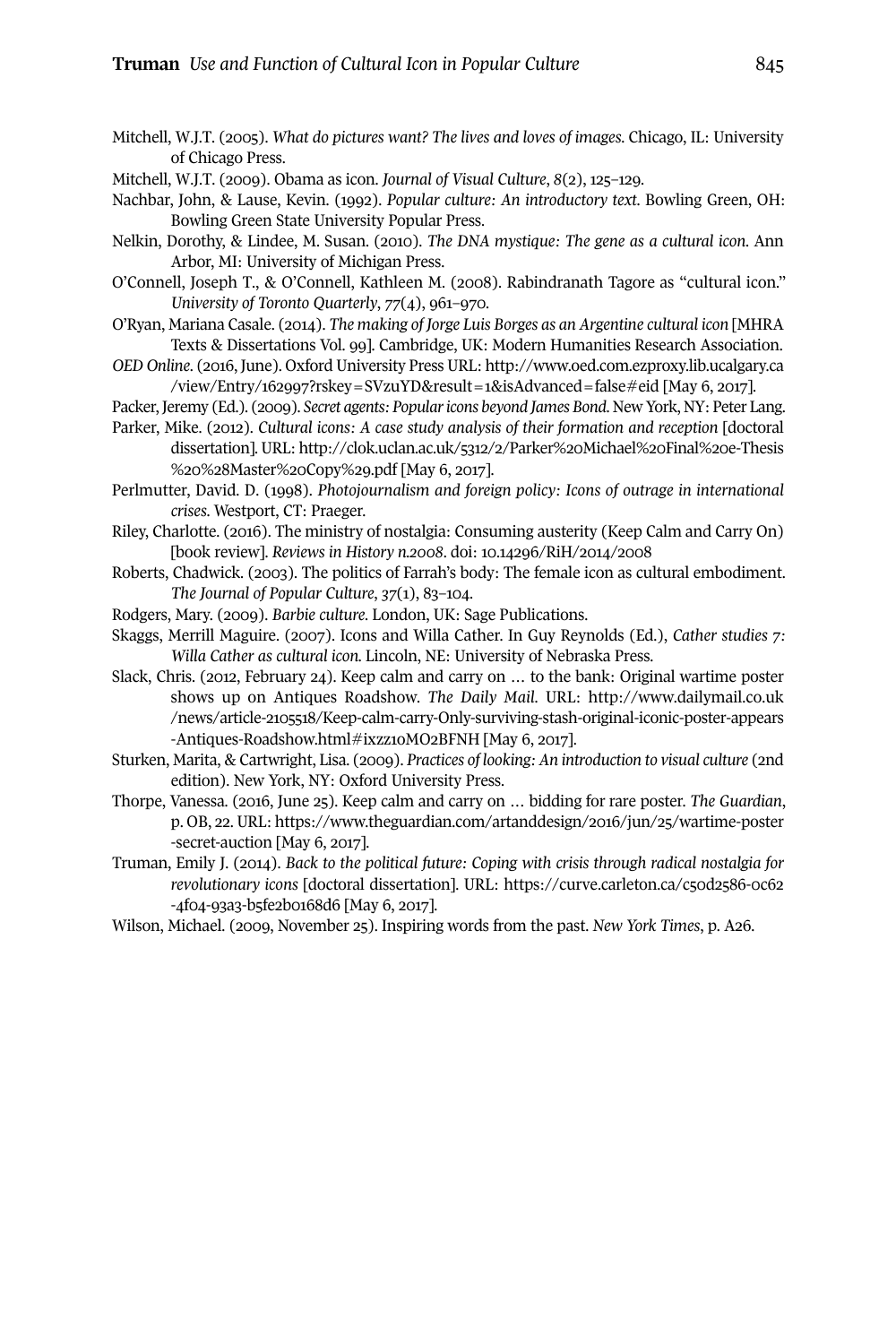# **Appendix A: Icon Definitions**

| Author(s)                          | Publication<br>date | Definition from original manuscript                                                                                                                                                                                                   | <b>Form</b>                                     | <b>Function</b>                                                                      | Location                                    |
|------------------------------------|---------------------|---------------------------------------------------------------------------------------------------------------------------------------------------------------------------------------------------------------------------------------|-------------------------------------------------|--------------------------------------------------------------------------------------|---------------------------------------------|
| Fishwick, M.,<br>& Browne,<br>R.B. | 1970                | "[Popular] icons are images and ideas converted into three dimensions.<br>They are external expressions of internal convictions, everyday things<br>that make every day meaningful." (p. 1)                                           | images and<br>ideas made<br>3D                  | to express internal con-<br>victions externally                                      | X                                           |
| Geist, C.D. &<br>Nachbar, J.       | 1983                | "Popular icons are objects that suggest emotional and/or intellectual<br>meanings beyond their physical appearance or use they communicate<br>ideas, beliefs and values " (p. 97-98).                                                 | objects                                         | [to] communicate ideas,<br>beliefs and values                                        | popular cul-<br>ture                        |
| Nachbar, J. &<br>Lause, K.         | 1992                | "[Popular} icons are three-dimensional objects (or two-dimensional im-<br>ages of those objects) which are visible, concrete embodiments of the<br>myths, beliefs, and values which form a culture's mind set." (p. 170–171)          | 3D objects, or<br>2D images of<br>those objects | [to act as] visible, con-<br>crete embodiments of<br>myths, beliefs, and val-<br>ues | X                                           |
| Baty, S. P.                        | 1995                | 'Icons are culturally resonant units that convey a familiar set of 'original'<br>meanings and images. Because they represent content as form they<br>also provide a surface on which struggles over meaning can be waged."<br>(p. 59) | culturally res-<br>onant units                  | [to] provide a surface on<br>which struggles over<br>meaning can be waged            | X                                           |
| Mitchell,<br>W.J.T.                | 1998                | "a composite 'imagetext', a combination of verbal and visual signs"<br>(p. 52)                                                                                                                                                        | imagetext                                       | X                                                                                    | X                                           |
| Rodgers, M.                        | 1999                | "a single artifact [that] can shed brilliant light on that dense tangle of<br>ideas, values, and norms called a culture." (p. 1)                                                                                                      | artifact                                        | to illuminate ideas, val-<br>ues, and norms                                          | X                                           |
| Roberts, C.                        | 2003                | "cultural negotiator and mediator in shifting social and political climates."<br>(p. 83)                                                                                                                                              | X                                               | [to act as] cultural nego-<br>tiator and mediator                                    | <b>Ithel social</b><br>and political        |
| Nelkin, D. &<br>Lindee, M.S.       | 2004                | 'a symbol, almost a magical force." (p. 2) "As a cultural icon, its mean-<br>ings mirror public expectations, social tensions and political agendas."<br>(p. 199)                                                                     | symbol                                          | [to] mirror public expec-<br>tations, social tensions<br>and political agendas       | the public,<br>the social,<br>the political |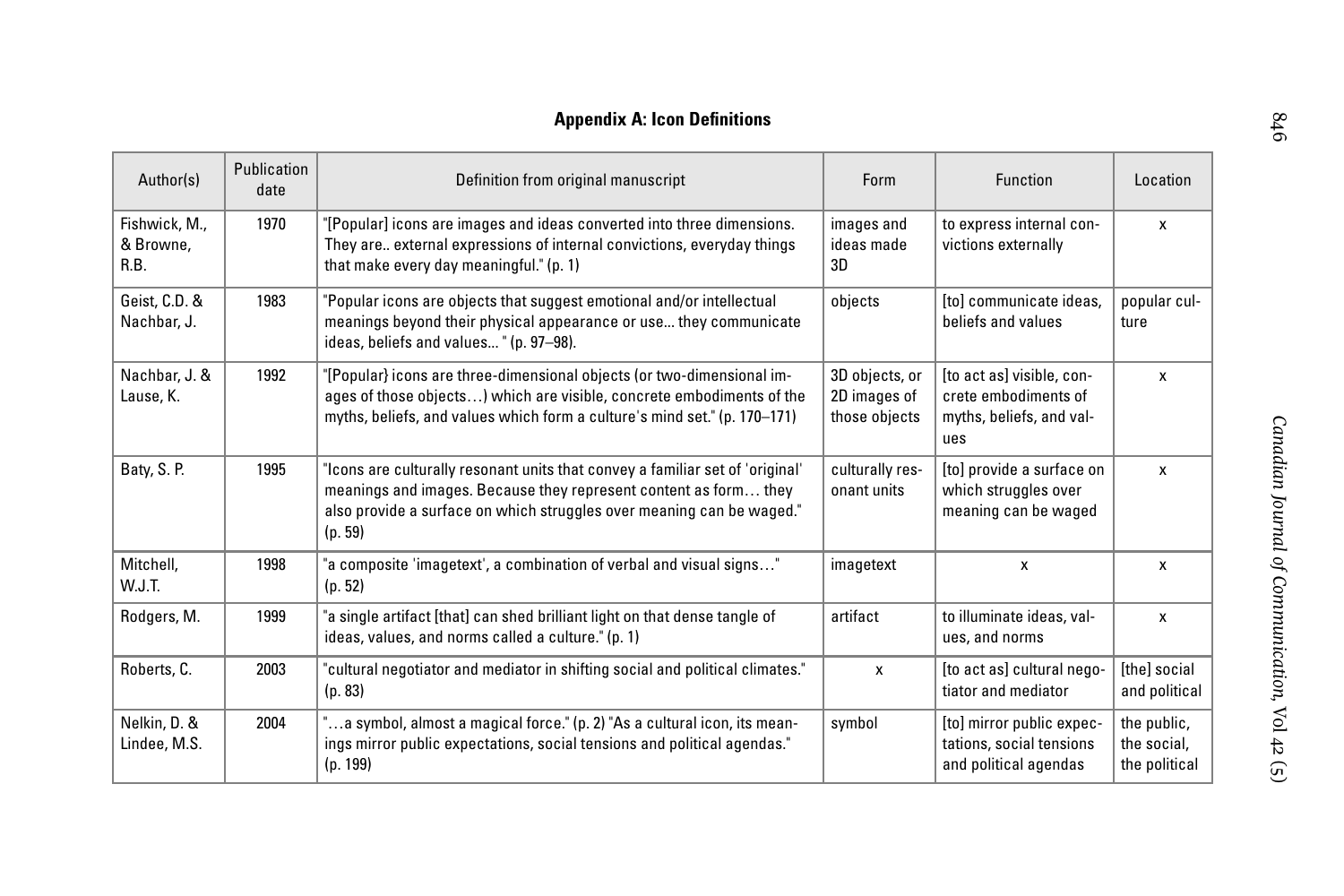# **Appendix A (continued)**

| Author(s)                               | Publication<br>date | Definition from original manuscript                                                                                                                                                                                                                                                                                                                                                                  | Form                    | <b>Function</b>                                                                        | Location |
|-----------------------------------------|---------------------|------------------------------------------------------------------------------------------------------------------------------------------------------------------------------------------------------------------------------------------------------------------------------------------------------------------------------------------------------------------------------------------------------|-------------------------|----------------------------------------------------------------------------------------|----------|
| Holt, D.B.                              | 2004                | "Cultural icons are exemplary symbols that people accept as a shorthand<br>to represent important ideas. The crux of iconicity is that the person or the<br>thing is widely regarded as the most compelling symbol of a set of ideas<br>of values that a society deems important." (p. 1)                                                                                                            | exemplary<br>symbols    | [to act as] symbol of a<br>set of ideas of important<br>values                         | society  |
| Ashworth, G.J.                          | 2006                | "icons  reflect, communicate or symbolise what has been made" (p. 392)                                                                                                                                                                                                                                                                                                                               | X                       | [to] reflect, communi-<br>cate or symbolise the<br>world                               | X        |
| Hall, D. & Hall,<br>S.G.                | 2006                | "[The] range of meanings, plus people's disagreements about an icon's<br>meanings and value, reflect the cultural resonance it holds, and provide<br>the best indication of its character. In other words, a contest of possible<br>meanings and values makes up the drawing power of an icon, and makes<br>it dynamic, rather than static, evolving, rather than securely definable."<br>(p. xviii) | X                       | [to] reflect a range of<br>meanings, [to] hold cul-<br>tural resonance                 | X        |
| Parker, M.                              | 2007                | "Icons must signify at a fundamental level something essential to a group<br>of people with common interests  from small subgroups of people to<br>large communities, nations, and even whole hemispheres. "(p. 515)                                                                                                                                                                                 | X                       | [to] signify something<br>essential to a group of<br>people with common in-<br>terests | X        |
| Skaggs, M.M.                            | 2007                | "Icons, by definition, are easily recognized by simple people, are quickly<br>replaced by fresher icons, and are magnetic to iconoclasts." (p. 288)                                                                                                                                                                                                                                                  | X                       | to be easily recogniza-<br>ble, quickly replaced,<br>and magnetic                      | X        |
| O'Connell, J.T.<br>& O'Connell,<br>K.M. | 2008                | "the expression cultural icon  [describes] a symbolic focal point or<br>prism that points toward, sums up, and opens onto a much wider<br>world of meaning." (p. 962)                                                                                                                                                                                                                                | symbolic focal<br>point | to reference broader<br>meanings                                                       | X        |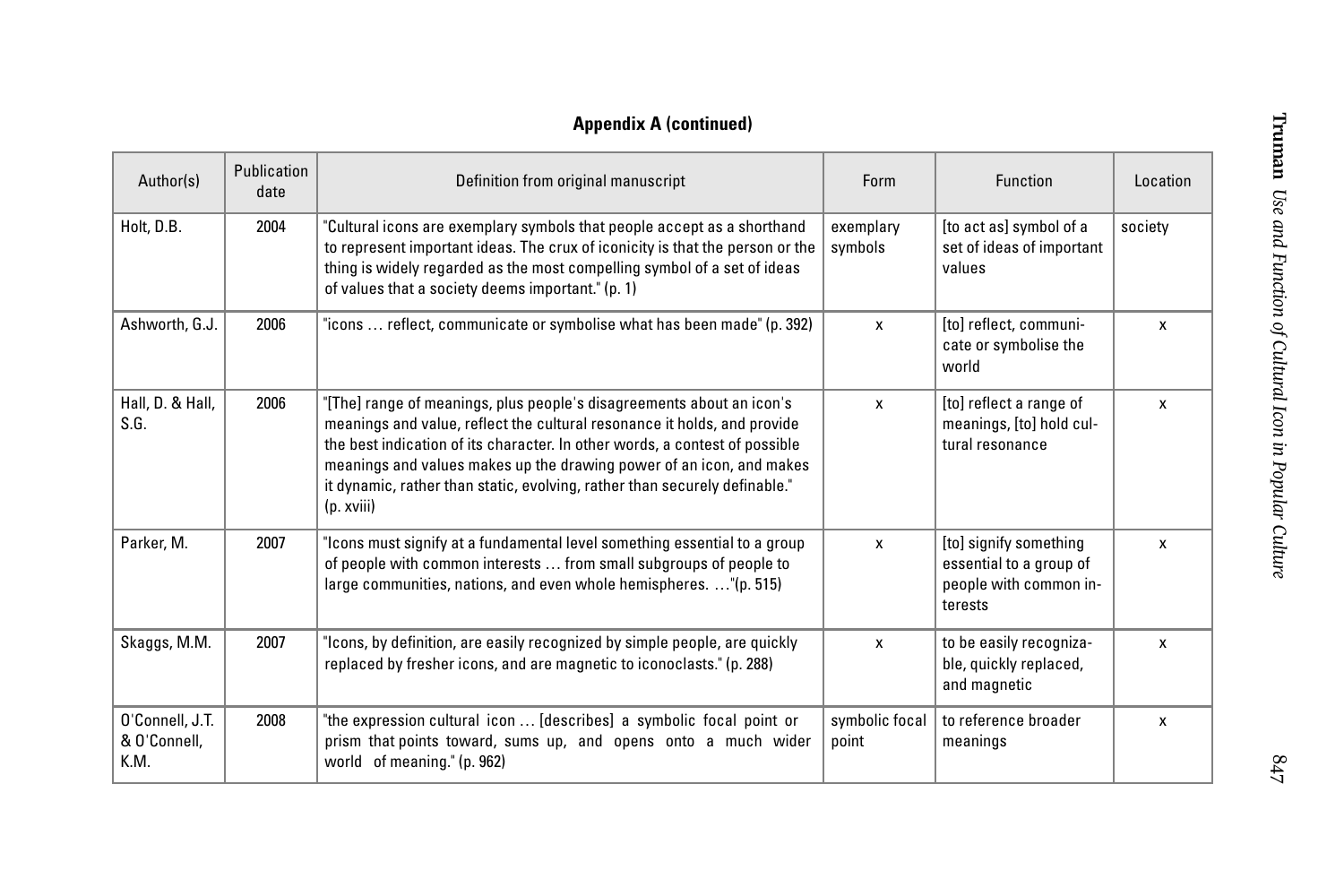# **Appendix A (continued)**

| Author(s)                   | Publication<br>date | Definition from original manuscript                                                                                                                                                                                                                                  | Form                                                        | <b>Function</b>                                             | Location     |
|-----------------------------|---------------------|----------------------------------------------------------------------------------------------------------------------------------------------------------------------------------------------------------------------------------------------------------------------|-------------------------------------------------------------|-------------------------------------------------------------|--------------|
| Mitchell,<br>W.J.T.         | 2009                | "a highly ambiguous blank slate on which popular fantasy could be<br>projected." (p. 126)                                                                                                                                                                            | "blank slate"                                               | to be a surface for the<br>projection of popular<br>fantasy | $\mathsf{x}$ |
| Lang, Packer,<br>J.         | 2009                | "an ideal courier of cultural meaning, allowing it to be called up at anytime<br>and in any context through creative and selective but readily recognizable<br>citation." (p. 17)                                                                                    | ideal courier<br>of cultural<br>meaning                     | $\mathbf{x}$                                                | X            |
| Mitchell,<br>W.J.T.         | 2009                | "a highly ambiguous blank slate on which popular fantasy could be<br>projected." (p. 126)                                                                                                                                                                            | "blank slate"                                               | to be a surface for the<br>projection of popular<br>fantasy | X            |
| Lang, B.                    | 2009                | "an image of canonical status and hieratic quality against which people<br>measured their own morality " (p. 6)                                                                                                                                                      | image of<br>canonical sta-<br>tus and hier-<br>atic quality | to symbolize morality                                       | X            |
| Beal. T.                    | 2011                | "It's a condensation of what people who identify with it believe in and value.<br>It says something about the culture in which it holds iconic power." (p. 5)                                                                                                        | x                                                           | to condense beliefs and<br>values                           | culture      |
| Friedberg, A.<br>& Linn, L. | 2012                | "The word "icon" refers to a picture, image, or other<br>representation. " (p. 37)                                                                                                                                                                                   | picture, image<br>or representa-<br>tion                    | x                                                           | X            |
| Parker, M.                  | 2012                | "a definition of iconicity will be proposed consisting of four inter-con-<br>nected conditions comprising, a) distinctness of image, b) durability of<br>image, c) reproducibility of image and d) the tragic-dramatic narrative in-<br>herent in the image." (p. 2) | image                                                       | X                                                           | X            |